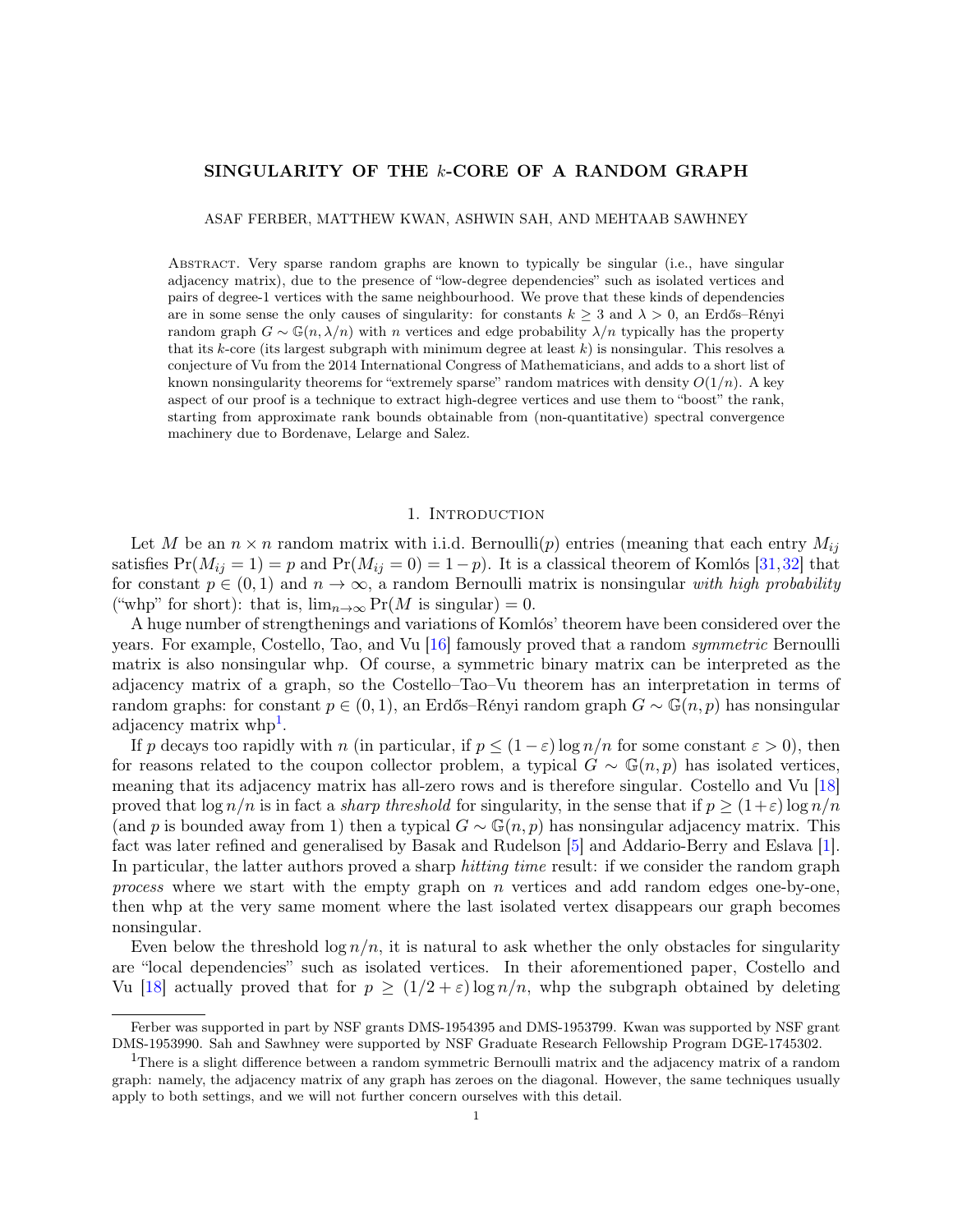<span id="page-1-3"></span>isolated vertices is nonsingular. In follow-up work [\[17\]](#page-23-5), they extended analysis to the regime where  $p \geq c \log n/n$  for any constant  $c > 0$ ; this necessitated the consideration of more sophisticated types of local dependencies than isolated vertices. The most obvious example is cherries: pairs of degree-1 vertices with the same neighbour. Another obstruction is cycles of length divisible by 4 in which every second vertex has no neighbours outside the cycle.

A natural way to systematically eliminate these kinds of local dependencies is to iteratively delete low-degree vertices. The k-core  $\text{core}_k(G)$  of a graph G is the subgraph obtained by iteratively deleting vertices with degree less than  $k$  (in any order). Equivalently, it is the largest induced subgraph with minimum degree at least  $k$ . At the 2014 International Congress of Mathematicians, Vu conjectured [\[47,](#page-24-0) Conjecture 5.6] that for constants  $k \geq 3$  and  $\lambda > 0$ , the k-core of a typical  $G \sim$  $\mathbb{G}(n,\lambda/n)$  is nonsingular<sup>[2](#page-1-0)</sup>. He also repeated (a substantially weakened version of) this conjecture in his recent survey on combinatorial random matrix theory [\[46\]](#page-24-1). In this paper we prove Vu's conjecture.

<span id="page-1-1"></span>**Theorem 1.1.** Fix constants  $k \geq 3$  and  $\lambda > 0$ . Then the adjacency matrix of the k-core of  $G \sim \mathbb{G}(n, \lambda/n)$  is nonsingular with high probability.

Remark 1.2. Vu actually conjectured that the k-core of the *giant component* of a typical  $G \sim$  $\mathbb{G}(n, \lambda/n)$  is nonsingular. This follows from [Theorem 1.1,](#page-1-1) since a graph has a singular adjacency matrix if and only if at least one of its connected components has a singular adjacency matrix.

Remark 1.3. Many random graph properties of interest are monotone: if a graph satisfies the property, then adding edges can never destroy the property. In particular, this implies that if  $G \sim \mathbb{G}(n, p)$  satisfies the property whp, and  $p' \geq p$ , then  $G' \sim \mathbb{G}(n, p')$  satisfies the property whp as well. Nonsingularity is not a monotone property, so formally [Theorem 1.1](#page-1-1) leaves open the case when p grows asymptotically faster than  $1/n$ . However, the regime where  $np = O(1)$  is the most challenging, and it is not difficult to adapt our proof methods to handle the case where  $np \to \infty$ (we discuss this further in [Remark 7.4\)](#page-15-0). We remark that the analogue of [Theorem 1.1](#page-1-1) in the regime  $np \to \infty$  was recently proved<sup>[3](#page-1-2)</sup> in independent work by Glasgow [\[24\]](#page-23-6) (see also [\[20\]](#page-23-7)).

Before discussing the ideas in the proof of [Theorem 1.1,](#page-1-1) we provide a bit more context about k-cores of random graphs. The notion of the k-core was introduced by Bollobás [\[8\]](#page-23-8) in his study of the evolution of sparse random graphs.

It is not an easy task to understand the k-core of a random graph, but by now we have a very complete picture, at least concerning statistical aspects. In an influential paper, Pittel, Spencer and Wormald [\[43\]](#page-24-2) proved that the property of having a nonempty k-core has a sharp threshold: for  $k \geq 3$ , there is an explicit constant  $\lambda_k > 1$  such that if  $np \leq \lambda_k - \varepsilon$  (respectively, if  $np \geq \lambda_k + \varepsilon$ ), then a typical  $G \sim \mathbb{G}(n, p)$  has an empty k-core (respectively, has a nonempty k-core). Moreover, they found formulas for the typical numbers of edges and vertices in the k-core above this critical threshold. Many alternative proofs of these results have since been discovered; see for example [\[10,](#page-23-9) [15,](#page-23-10) [19,](#page-23-11) [23,](#page-23-12) [26,](#page-23-13) [30,](#page-23-14) [42\]](#page-24-3).

Another important milestone in this area is the counterpart of [Theorem 1.1](#page-1-1) for *Hamiltonicity*: Krivelevich, Lubetzky and Sudakov [\[33\]](#page-24-4) proved that for  $k \geq 3$ , the k-core of a random graph has a Hamiltonian cycle whp. There are obvious parallels between Hamiltonicity and nonsingularity: both properties are of a "global" nature but are trivially obstructed by the existence of certain "local" low-degree configurations. It is worth remarking that other than considering the k-core, a different way to eliminate these kinds of local obstructions is to consider *random regular graphs*. That is, for some d, we consider a random graph drawn uniformly from the set of all *n*-vertex graphs in which

<span id="page-1-0"></span><sup>&</sup>lt;sup>2</sup>The k-core can be empty (indeed, this is typically the case if  $\lambda$  is below a certain threshold, as we will soon discuss). We follow the standard convention that the empty  $0 \times 0$  matrix, being an identity map, is nonsingular.

<span id="page-1-2"></span><sup>&</sup>lt;sup>3</sup>The result in [\[24\]](#page-23-6) is only stated for the 3-core, but the analysis also works for larger k; see [\[24,](#page-23-6) Remark 1].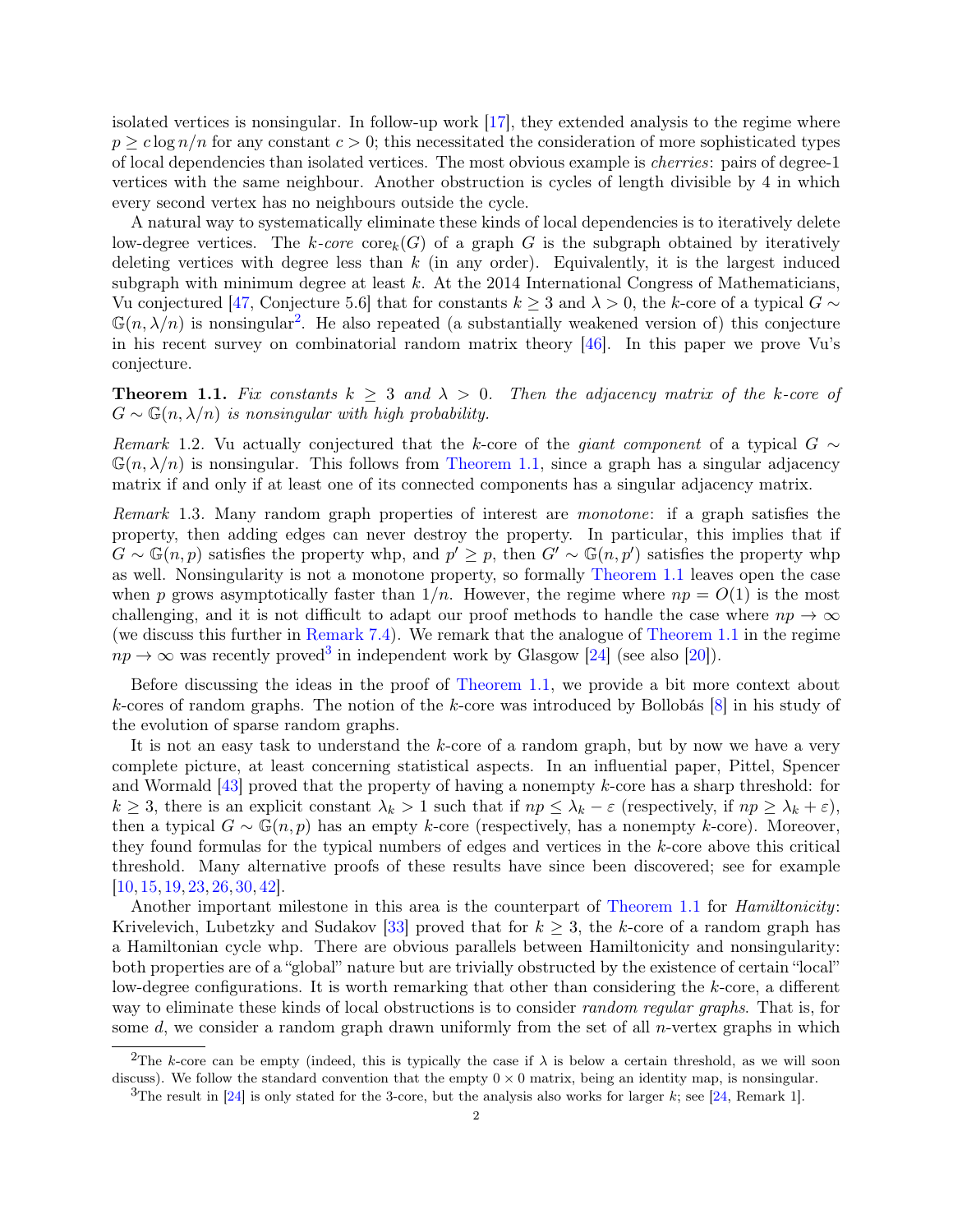<span id="page-2-1"></span>every degree is exactly d. There are close connections between random regular graphs and the k-core of the Erdős–Rényi random graph (which we will discuss later in more detail), but random regular graphs have more symmetry and are therefore in many ways more tractable. It is a classical result of Robinson and Wormald [\[44\]](#page-24-5) that for  $d \geq 3$ , random d-regular graphs are Hamiltonian whp, and in a recent breakthrough, Mészáros [\[41\]](#page-24-6) and Huang [\[25\]](#page-23-15) independently proved that for  $d \geq 3$ , random d-regular graphs are nonsingular whp. Before this, Landon, Sosoe and Yau [\[36\]](#page-24-7) proved the same for  $d = d_n = n^{\Omega(1)}$ , while several other authors had previously considered the simpler case of random regular *directed* graphs: in particular, Cook [\[14\]](#page-23-16) established nonsingularity for random d-regular directed graphs with  $d \geq C(\log n)^2$  (for sufficiently large C), and Litvak, Lytova, Tikhomirov, Tomczak-Jaegermann and Youssef [\[37\]](#page-24-8) proved the same only assuming that  $d \to \infty$ .

To our knowledge, the aforementioned recent results of Huang and Mészáros (and now [Theo](#page-1-1)[rem 1.1\)](#page-1-1) are the only known results establishing nonsingularity for any "extremely sparse" model of  $n \times n$  random matrices, in which the number of nonzero entries is only  $O(n)$ . Many of the standard arguments (for example, the "row-by-row exposure" ideas of Komlós and Costello–Tao–Vu) do not work in this regime, and Huang and Mészáros developed quite different enumeration-based techniques in their work. Unfortunately, there are serious obstacles towards adapting Huang and Mészáros' ideas to the k-core setting.

Instead, the starting point for our proof of [Theorem 1.1](#page-1-1) is some spectral convergence machinery of Bordenave, Lelarge and Salez [\[9\]](#page-23-17). These authors showed that if a sequence of graphs "locally converges" to an appropriate Galton–Watson tree  $T$ , then the empirical spectral measures of the graphs converge weakly to the "local spectral measure" of  $T$ . They used this fact to obtain estimates on the rank of convergent sequences of graphs; in particular their main result was an asymptotic estimate for the rank of the adjacency matrix of a typical random graph<sup>[4](#page-2-0)</sup>  $G \sim \mathbb{G}(n, \lambda/n)$ . It turns out that the k-core of a typical random graph  $G \sim \mathbb{G}(n, \lambda/n)$  satisfies an appropriate local convergence property, and the machinery in Bordenave, Lelarge and Salez [\[9\]](#page-23-17) can be used to show that the adjacency matrix A of core<sub>k</sub>(G) is close to full rank: that is, corank  $A = o(n)$ . So, our task is to "boost" the corank from  $o(n)$  to zero. This is where our new ideas come in: we are able to "extract" high degree vertices from the k-core, in a way that does not bias too significantly the distribution of the rest of the graph, and we then add back these high-degree vertices one-by-one, typically decreasing the corank at each step. We discuss the ideas in our proof in more detail in [Section 2.](#page-3-0)

Remark 1.4. With some very minor modifications, our proof also gives a hitting time result: if  $k \geq 3$ , then in the random graph process where we add random edges one at a time, whp the k-core is nonsingular at the very moment it becomes nonempty. We discuss this further in [Remark 6.2.](#page-12-0)

Remark 1.5. As written, our proof does not give effective probability bounds. However, with certain modifications it is possible to prove for an explicit  $C > 0$  that the conclusion of [Theorem 1.1](#page-1-1) holds with probability at least  $1 - (\log \log n)^C / \sqrt{\log n}$  for sufficiently large n (though the cutoff implied by "sufficiently large" is an ineffective absolute constant). We discuss this further in [Remark 9.1.](#page-22-1)

**Notation.** Our graph-theoretic notation is for the most part standard. In a graph  $G$ , we write  $deg_G(v)$  for the degree of a vertex v. Abusing notation slightly, we also write  $deg_S(v) = |N_S(v)|$ for the number of neighbours of a vertex v in a vertex subset S. We write  $G[S]$  for the subgraph of G induced by the vertex subset S, and we write  $\mathbb{G}(n, p)$  for the Erdős–Rényi random graph on n vertices with edge density p.

<span id="page-2-0"></span> ${}^{4}$ It is worth remarking that related rank estimates for sparse random matrices have been obtained by many authors, in part due to connections to coding theory and constraint satisfaction problems. See for example [\[11,](#page-23-18) [12\]](#page-23-19), and the references within.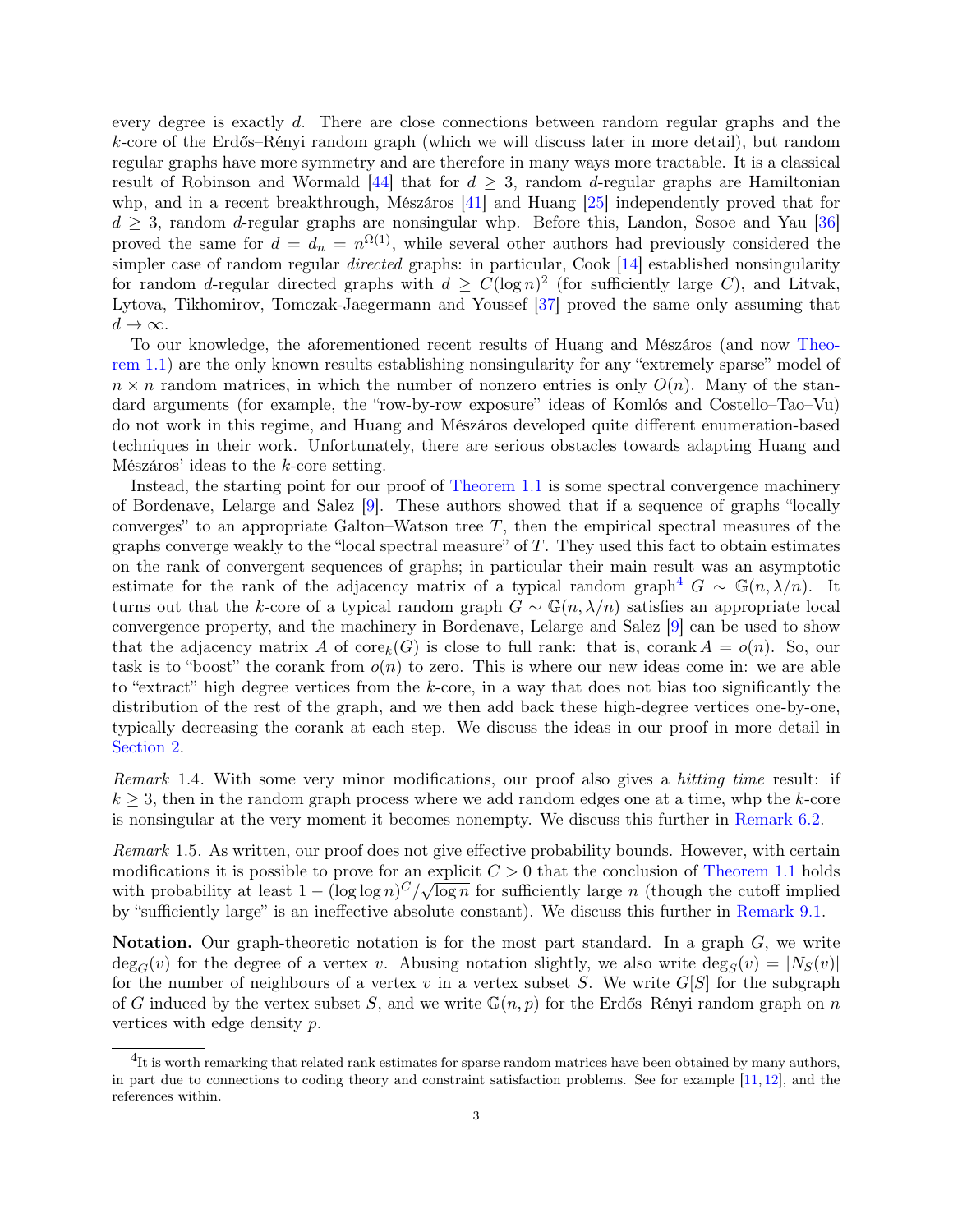<span id="page-3-1"></span>Our use of asymptotic notation is standard as well. For functions  $f = f(n)$  and  $q = q(n)$ , we write  $f = O(g)$  to mean that there is a constant C such that  $|f| \leq C|g|$ ,  $f = \Omega(g)$  to mean that there is a constant  $c > 0$  such that  $f(n) \ge c|g(n)|$  for sufficiently large  $n, f = \Theta(g)$  to mean that that  $f = O(g)$  and  $f = \Omega(g)$ , and  $f = o(g)$  to mean that  $f/g \to 0$  as  $n \to \infty$ . We say that an event occurs with high probability ("whp") if it holds with probability  $1 - o(1)$ .

### 2. Outline of the proof, and comparison to previous work

<span id="page-3-0"></span>In this section we outline the ideas in our proof and compare them to previous work.

2.1. Degree-constrained random graphs. An important observation about the  $k$ -core of a random graph  $G \sim \mathbb{G}(n, p)$  is that for any set of vertices U and any degree sequence  $\mathbf{d} = (d_v)_{v \in U}$ , all the graphs on the vertex set U with degree sequence  $(d_v)_{v\in U}$  have the same probability of occurring as  $\text{core}_k(G)$ . Writing  $\mathbb{G}(\mathbf{d})$  for the uniform distribution on the set of all such graphs, it therefore would suffice to consider a set D of degree sequences such that  $\text{core}_k(G)$  has degree sequence in D whp, and to show that for any  $\mathbf{d} \in \mathcal{D}$ , the degree-constrained random graph  $\mathbb{G}(\mathbf{d})$  is nonsingular whp.

So, a reasonable plan of attack would be to try to generalise the recent work of Huang [\[25\]](#page-23-15) and Mészáros [\[41\]](#page-24-6) on random regular graphs, to the more general setting of random graphs with a given degree sequence. Roughly speaking, the approach in these papers is to view a random matrix of interest as a random matrix over a finite field  $\mathbb{F}_q$ , and to study the expected size of the kernel of this matrix using careful enumerative arguments. In the case of general degree sequences, while it is possible to use similar techniques to write a (very complicated) combinatorial expression for the expected kernel size, it appears intractable to analyse the associated variational problem without the symmetry present in the d-regular case (which is used crucially in the work of Huang [\[25\]](#page-23-15) and Mészáros  $[41]$ ). It is worth remarking that for certain reasonable-looking degree sequences **d** it is simply not true that a typical  $G \sim \mathbb{G}(\mathbf{d})$  is nonsingular whp: a simple example (taken from [\[7\]](#page-23-20)) is the case when we have n vertices,  $9n/10$  of which have degree 3 and  $n/10$  of which have degree 100. In this case, typically a majority of degree-3 vertices are only adjacent to degree-100 vertices, which implies that the adjacency matrix of G has corank  $\Omega(n)$  whp. We further remark that there is not necessarily a direct two-way correspondence between expected kernel size and the singularity probability: it is unclear whether carefully analysing the expected kernel size is even a viable method to establish nonsingularity for general degree sequences.

However, there are certain things we can say about quite general degree-constrained random graphs: in particular, with very mild assumptions on **d**, a typical random graph  $G \sim \mathbb{G}(\mathbf{d})$  has the property that its local statistics can be very closely approximated by an appropriate Galton– Watson tree  $T$  (this is the well-known notion of local graph convergence introduced independently by Benjamini and Schramm [\[6\]](#page-23-21) and by Aldous and Steele [\[2\]](#page-23-22)). Using some machinery of Bordenave, Lelarge and Salez [\[9\]](#page-23-17), one can estimate the rank of the adjacency matrix of such a graph in terms of an optimisation problem involving a probability generating function associated with d. The typical degree sequence of the k-core of a random graph was computed by Cain and Wormald [\[10\]](#page-23-9) (we state their result in [Lemma 6.4\)](#page-12-1), so one can solve an explicit optimisation problem to see that for a typical  $G \sim \mathbb{G}(n, \lambda/n)$ , with A as the adjacency matrix of  $\text{core}_k(G)$ , we have corank  $A = o(n)$  whp.

2.2. Boosting the corank. At first glance, the above considerations may not seem particularly useful, as there is usually a big jump in difficulty between proving that a random matrix is close to full rank, and proving that it is actually of full rank. However, the k-core of a random graph has some properties that are very useful to us. In particular, even though the expected degrees are  $(n-1)p = O(1)$ , there are typically at least a few vertices in  $\text{core}_k(G)$  which have quite high degree: it is easy to show that for any function  $f(n) = o(n)$ , there is some  $\Delta$  growing to infinity such that whp at least  $f(n)$  vertices in core<sub>k</sub>(G) have degree at least  $\Delta$ .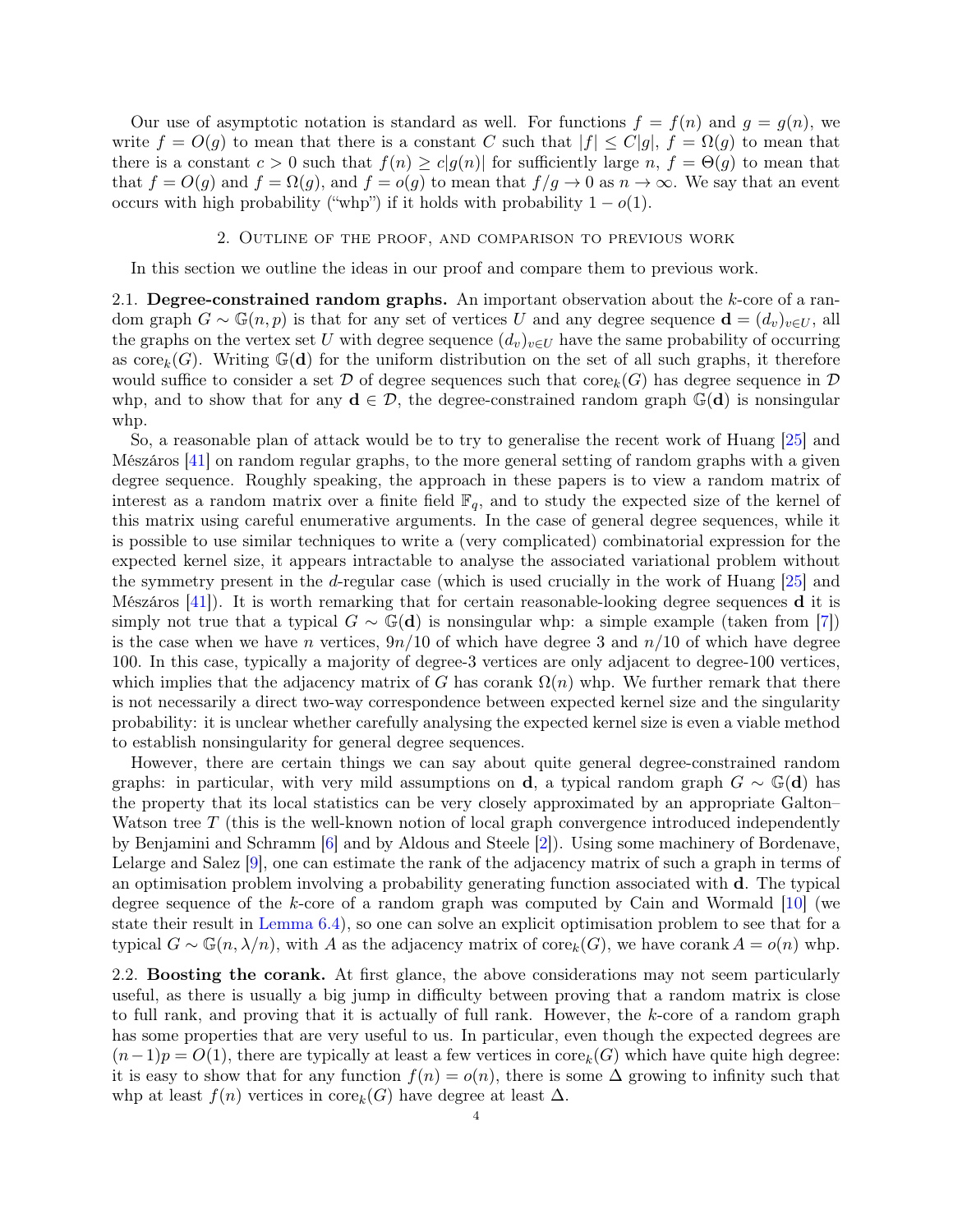<span id="page-4-0"></span>The significance of high-degree vertices is that we can use them to "boost" the corank, adapting the ideas of Costello, Tao and Vu [\[16\]](#page-23-2) first used to study singularity of random symmetric matrices. Indeed, we show [\(Lemma 5.1\)](#page-10-0) that if we start with a graph satisfying a certain "unstructured kernel property", and we add a new vertex with a large random neighbourhood, then the corank typically decreases by 1 (unless it is already zero, in which case it typically stays at zero). This fact is proved with Littlewood–Offord-type inequalities. In particular, we prove and apply a quadratic Littlewood–Offord inequality for random vectors uniform on a "slice" of the Boolean hypercube [\(Proposition 3.4\)](#page-6-0), which may be of independent interest.

The discussion so far suggests the following strategy. First, identify a small set  $T$  of high-degree vertices in core<sub>k</sub>(G), and let core<sub>k</sub>(G) – T be the graph obtained by deleting the vertices in T from  $\text{core}_k(G)$ . Then, use the machinery of Bordenave, Lelarge and Salez to show that typically  $\text{core}_k(G) - T$  has corank at most  $|T|/2$ . Finally, add back the vertices in T one-by-one; as long as the relevant unstructuredness property continues to hold, the corank should follow a random walk heavily biased towards zero, implying that our final graph  $\text{core}_k(G)$  has nonsingular adjacency matrix whp.

On a very high level, this is indeed more or less our strategy to prove [Theorem 1.1.](#page-1-1) For the fact that random walks biased towards zero typically end up at zero, we can adapt a simple argument of Costello, Tao and Vu [\(Lemma 5.2\)](#page-11-0). However, the other parts of the argument are not so straightforward, and a number of additional ideas are required.

2.3. Unstructuredness of the almost-kernel vectors. First, we need to know that k-cores of random graphs (and graphs obtained from k-cores by deleting a few vertices) typically satisfy an appropriate "unstructured kernel property". Specifically, for an adjacency matrix A, the property we need is that vectors  $\bf{v}$  which are orthogonal to almost all rows of A ("almost-kernel vectors") are far from being constant vectors, in the sense that for all  $x \in \mathbb{R}$  we have  $|\{i : v_i \neq x\}| = \Omega(n)$ . (Actually, due to certain issues that arise for small k, the precise property we need is a bit more technical than this; see [Definition 4.1\)](#page-7-0).

It is not a trivial matter to prove that properties of this type typically hold for degree-constrained random graphs (in the setting of random regular graphs, such a property follows from results of Backhausz and Szegedy [\[3\]](#page-23-23), and one can also deduce such a property from the estimates in Huang's paper [\[25\]](#page-23-15)). Fortunately in our case we do not actually need to consider degree-constrained random graphs at all, and it suffices to consider properties of  $G \sim \mathbb{G}(n, p)$  directly. Indeed, as a consequence of some fairly simple expansion estimates, we are able to show [\(Lemma 4.2\)](#page-7-1) that whp  $G$  has the property that *any* induced subgraph  $G[U]$  vaguely resembling a k-core also satisfies an appropriate unstructuredness property. For example, this holds as long as  $G[U]$  has minimum degree at least 3 and  $\Omega(n)$  vertices of odd degree. Due to technical issues that arise when  $k = 3$ , we actually also need to permit a very small number of degree-2 vertices.

2.4. Efficiently extracting high-degree vertices. The remaining issue with the strategy outlined earlier is that we need to reveal the identities of high-degree vertices in  $\text{core}_k(G)$  without revealing too much information about the rest of the graph. For example, suppose we were to naïvely reveal the degrees of all vertices in core<sub>k</sub> $(G)$ , define T to contain the set of all vertices in  $\text{core}_k(G)$  whose degree is at least some appropriately chosen value  $\Delta$ , and then reveal the subgraph  $\text{core}_k(G) - T$  (in preparation for adding back the vertices of T, and studying the effect on the corank). Unfortunately, conditioned on information revealed so far, the neighbourhoods of vertices in T are very far from being uniformly random: for example, we now know which vertices have different degrees in  $\text{core}_k(G)-T$  and in  $\text{core}_k(G)$ , and these vertices must be the ones with neighbours in  $T$ .

We must therefore be extremely careful with the way we expose information. We fix a set  $S$ of  $\alpha n$  vertices, for some small  $\alpha > 0$ , and let T be the set of vertices in S which have degree at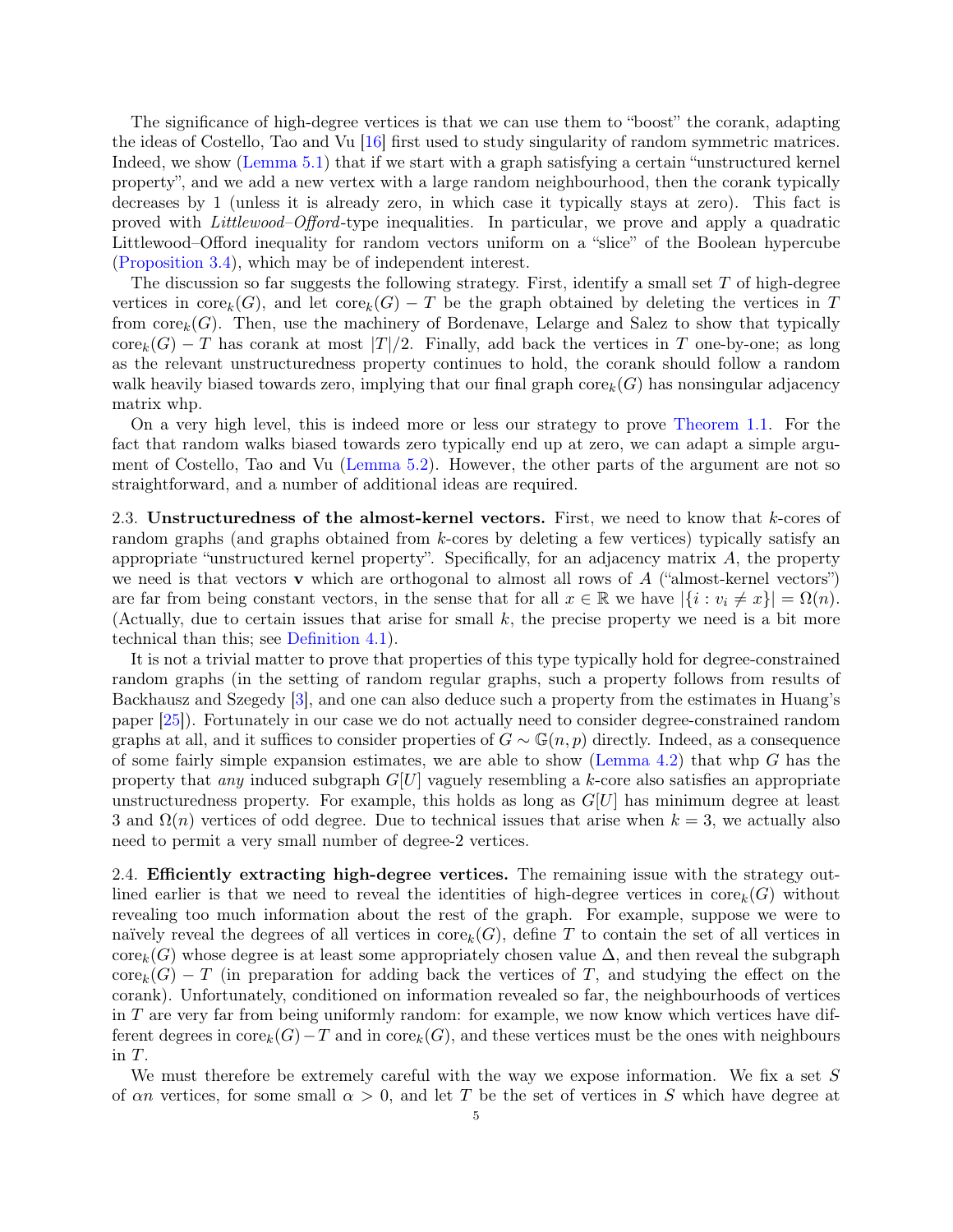<span id="page-5-3"></span>least  $\Delta$  (with respect to core $_k(G)$ ). Now, reveal the graph core $_k(G)$  – T (which is uniform over graphs with its degree sequence, so we can estimate its corank using the machinery of Bordenave, Lelarge and Salez; we do this in [Lemma 7.3\)](#page-15-1). Due to the deletion of the vertices in  $T$ , this graph  $\text{core}_k(G)-T$  will typically have a few vertices with degree less than k (and we therefore know these vertices must have neighbours in  $T$ ). However, other than this issue, by symmetry considerations the neighbourhoods of vertices in  $T$  still have quite a lot of usable randomness: for example, if we fix any two sets of vertices in  $\text{core}_k(G) - S$ , neither of which contain a vertex which has degree less than k in  $\text{core}_k(G) - T$ , then these two sets are equally likely to occur as the neighbourhood of a given vertex in T.

There are still certain complications remaining: for example, even though all the vertices in T were chosen to have high degree in  $\mathrm{core}_k(G)$ , we cannot assume they have high degree in  $\mathrm{core}_k(G)-S$ (if we had chosen the vertices in T in that way, it would not have been true that  $\text{core}_k(G)-T$  locally converges to a Galton–Watson tree). Also,  $\text{core}_k(G) - T$  will typically have a few vertices of degree less than 2, which means its adjacency matrix typically does not actually satisfy our unstructured kernel property. So, before starting our corank-boosting random walk, we need to make certain small adjustments to the set  $T$  (being very careful to do this in a such a way that we retain useful randomness for the neighbourhoods of its vertices). The details of these adjustments are described in [Lemma 8.1.](#page-18-0)

### 3. Anti-concentration on the Boolean slice

The Erdős–Littlewood–Offord theorem (see [\[45,](#page-24-9) Corollary 7.8]) is an important tool in random matrix theory. Given a sequence of nonzero real numbers  $v_1, \ldots, v_n$ , and independent zero-one random variables  $x_1, \ldots, x_n \in \{0,1\}$ , it gives an *anti-concentration* bound for the random sum  $X = x_1v_1 + \cdots + x_nv_n$ . We will need a variant for the case where  $(x_1, \ldots, x_n) \in \{0,1\}^n$  is constrained to have a certain sum (such vectors are said to lie on a slice of the Boolean hypercube).

<span id="page-5-0"></span>**Lemma 3.1.** Let  $d \geq 1$ ,  $\eta > 0$  and let  $\mathbf{v} = (v_1, \dots, v_n) \in \mathbb{R}^n$  be a vector with no entry repeated more than  $(1 - \eta)n$  times. Let  $\mathbf{x} = (x_1, \ldots, x_n) \in \{0, 1\}^n$  be a random vector, uniformly selected from the zero-one vectors with exactly d ones, and consider any  $x \in \mathbb{R}$ . Then

$$
\Pr(\mathbf{v}^T \mathbf{x} = x) = O((\eta d)^{-1/2}).
$$

[Lemma 3.1](#page-5-0) is a direct consequence of [\[22,](#page-23-24) Lemma 4.2]. A similar inequality for the case where  $d = n/2$  was proved in [\[37\]](#page-24-8).

We will also need an anti-concentration inequality for *quadratic* polynomials of random vectors  $(x_1, \ldots, x_n) \in \{0,1\}^n$  on the Boolean slice. Such an inequality does not seem to be available in the literature (though a special case appears in [\[35\]](#page-24-10)) so we deduce it from a quadratic inequality for the case where each  $x_i$  is independent. Such an inequality was first proved by Costello, Tao and Vu [\[16\]](#page-23-2), and the Costello–Tao–Vu inequality would already suffice for our proof of [Theorem 1.1,](#page-1-1) but the following stronger inequality is now also available.

<span id="page-5-1"></span>**Theorem 3.2.** Let  $d \geq 1$  and let  $\mathbf{x} = (x_1, \ldots, x_n) \in \{0, 1\}^n$  be a uniformly random zero-one vector of length n. Let  $M \in \mathbb{R}^{n \times n}$  be an  $n \times n$  symmetric matrix with  $\Omega(n^2)$  nonzero entries, let  $\mathbf{v} \in \mathbb{R}^n$ be any vector, and let  $x \in \mathbb{R}$  be any real number. Then

$$
\Pr(\mathbf{x}^T M \mathbf{x} + \mathbf{v}^T \mathbf{x} = x) \le (\log n)^{O(1)} / \sqrt{n}.
$$

[Theorem 3.2](#page-5-1) is a slight improvement over a result of Meka, Nguyen and Vu [\[40\]](#page-24-11), and may be deduced from a result of Kane [\[29\]](#page-23-25) on average sensitivity of polynomial threshold functions (see the journal version of [\[40\]](#page-24-11) for this deduction).

<span id="page-5-2"></span>To prove a Boolean slice version of [Theorem 3.2](#page-5-1) we will also need the following concentration inequality, which is a generalisation of [\[35,](#page-24-10) Lemma 2.1].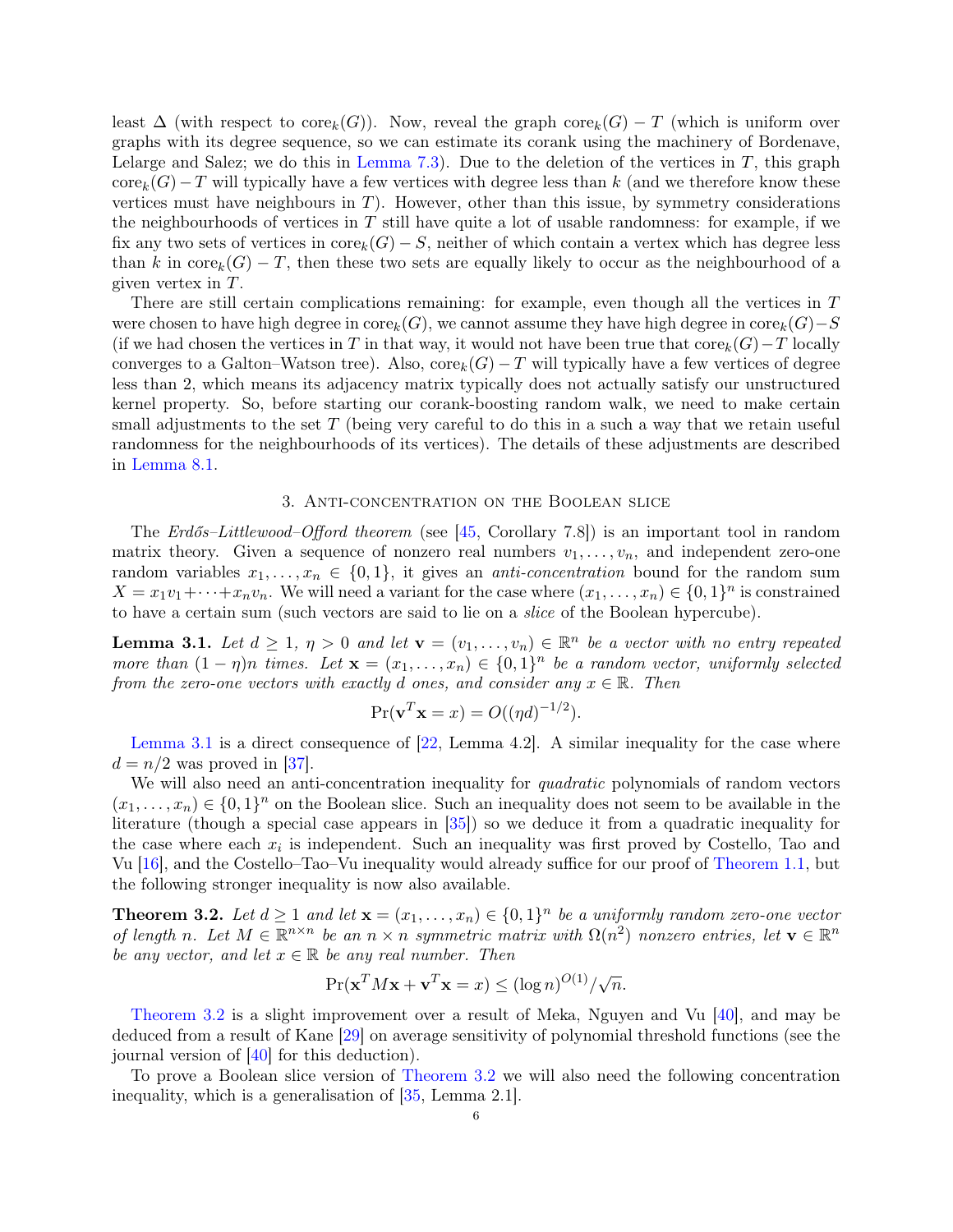<span id="page-6-1"></span>**Lemma 3.3.** Let  $m \in \mathbb{N}$ , let S be any finite set of size  $|S| \ge m$ , let F be the set of functions  $\{1,\ldots,m\} \to S$  and let  $\mathcal{I} \subseteq \mathcal{F}$  be the set of injections  $\{1,\ldots,m\} \to S$ . Consider a function  $f: \mathcal{F} \to \mathbb{R}$  satisfying the property that if  $\pi, \pi'$  agree except that  $\pi(i) \neq \pi'(i)$ , then  $|f(\pi) - f(\pi')| \leq c_i$ . Let  $\pi \in \mathcal{I}$  be a uniformly random injection. Then for  $t \geq 0$ ,

$$
\Pr[|f(\pi) - \mathbb{E}f(\pi)| \ge t] \le 2 \exp\left(-\frac{t^2}{8\sum_{i=1}^m c_i^2}\right).
$$

*Proof.* We may assume without loss of generality that  $c_1 \geq \cdots \geq c_m$ . Consider the Doob martingale defined by  $Z_i = \mathbb{E}[f(\pi)|\pi(1), \ldots, \pi(i)]$ , so in particular  $Z_0 = \mathbb{E}[f(\pi)]$  and  $Z_m = f(\pi)$ . Let  $\mathcal{L}(x_1,\ldots,x_i)$  be the conditional distribution of  $\pi$  given  $\pi(1)=x_1,\ldots,\pi(i)=x_i$ . We want to show that

$$
|\mathbb{E}[f(\mathcal{L}(x_1,\ldots,x_{i-1},x))] - \mathbb{E}[f(\mathcal{L}(x_1,\ldots,x_{i-1},y))]| \leq 2c_i
$$

for any choice of distinct  $x_1, \ldots, x_{i-1}, x, y \in S$ ; this will imply that  $|Z_i - Z_{i-1}|$  is uniformly bounded by  $2c_i$ , so the desired result will follow from the Azuma–Hoeffding inequality (see for example [\[28,](#page-23-26) Theorem 2.25]).

If  $\pi$  is distributed as  $\mathcal{L}(x_1, \ldots, x_{i-1}, x)$ , we can change  $\pi(i)$  to y, and if some  $\pi(j)$  was already equal to y, change  $\pi(j)$  to x; we thereby obtain the distribution  $\mathcal{L}(x_1, \ldots, x_{i-1}, y)$ . This provides a coupling between  $\mathcal{L}(x_1,\ldots,x_{i-1},x)$  and  $\mathcal{L}(x_1,\ldots,x_{i-1},y)$  that differs in only two positions i and  $j > i$ , and since  $c_j \leq c_i$  this implies the required bound.

Now, our Boolean slice version of [Theorem 3.2](#page-5-1) is as follows.

<span id="page-6-0"></span>**Proposition 3.4.** Let  $M = (m_{ij})_{i,j}$  be an  $n \times n$  matrix for which there are  $\Omega(n^4)$  different 4-tuples  $(i, i', j, j')$  with  $m_{ij} - m_{i'j} - m_{ij'} + m_{i'j'} \neq 0$ . Let  $\mathbf{x} = (x_1, \ldots, x_n)$  be a random zero-one vector, uniformly selected from the zero-one vectors with exactly  $d \leq n/2$  ones. Then for any vector  $\mathbf{v} \in \mathbb{R}^n$ and any  $x \in \mathbb{R}$  we have √

$$
\Pr(\mathbf{x}^T M \mathbf{x} + \mathbf{v}^T \mathbf{x} = x) \le (\log d)^{O(1)} / \sqrt{d}.
$$

Proof. We need a way to generate a random set of d ones in a way that involves independent random choices. Let  $\pi$  be a uniformly random injection  $\{1,\ldots,2d\}\to\{1,\ldots,n\}$  and let  $\xi=(\xi_1,\ldots,\xi_d)$  be a sequence of independent Rademacher random variables (satisfying  $Pr(\xi_i = 1) = Pr(\xi_i = -1) = 1/2$ , also independent from  $\pi$ ). Then, we choose the positions of the d ones in **x** as follows. For each  $i \in \{1, \ldots, d\}$ , if  $\xi_i = 1$  we set  $x_{\pi(i)} = 1$ , and if  $\xi_i = -1$  we set  $x_{\pi(i+d)} = 1$ . That is to say, first we choose d random pairs of entries, and then for each we flip a coin to decide which of the two elements in that pair to set equal to 1.

It is routine to check (see [\[35,](#page-24-10) Lemma 2.8] or the proof of [\[34,](#page-24-12) Lemma 2.3]) that  $\mathbf{x}^T M \mathbf{x} + \mathbf{v}^T \mathbf{x}$ can be expressed by a quadratic polynomial of the form

$$
f_{\pi}(\xi) = \sum_{1 \le i < j \le d} a_{ij} \xi_i \xi_j + \sum_{1 \le i \le d} a_i \xi_i + a_0,
$$

where the coefficients  $a_{ij}, a_i, a_0$  only depend on  $\pi$  (not on  $\xi$ ), and in particular

$$
a_{ij} = \frac{1}{4}(m_{\pi(i),\pi(j)} - m_{\pi(i),\pi(j+m)} - m_{\pi(i+m),\pi(j)} + m_{\pi(i+m),\pi(j+m)}).
$$

Let X be the number of  $a_{ij}$  that are nonzero. For each  $i < j$  we have  $Pr(a_{ij}) = \Omega(1)$ , so  $\mathbb{E}X = \Omega(d^2)$ . For any i, modifying  $\pi(i)$  affects X by only  $O(d)$ , so by [Lemma 3.3](#page-5-2) we have

$$
\Pr(X \le \mathbb{E}X/2) \le \exp\left(-\Omega\left(\frac{(\mathbb{E}X/2)^2}{d^2 \cdot d}\right)\right) = e^{-\Omega(d)}.
$$

For any outcome of  $\pi$  satisfying  $X \geq \mathbb{E}X/2 = \Omega(d^2)$ , by [Theorem 3.2](#page-5-1) we have  $\Pr(f_{\pi}(\xi) = x) \leq$  $(\log d)^{O(1)}/$  $\overline{d}$ .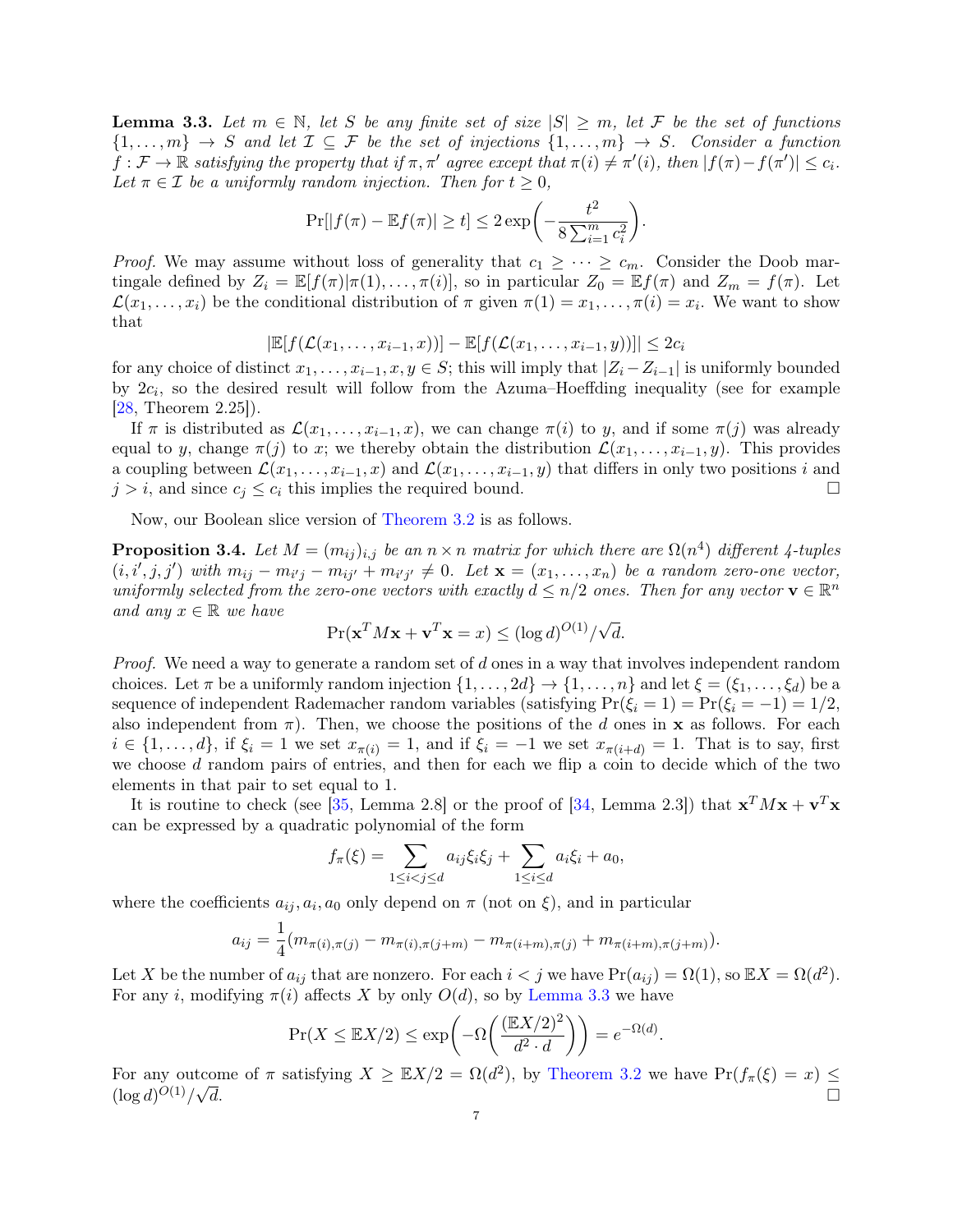#### 4. Large level sets of kernel vectors

<span id="page-7-5"></span><span id="page-7-4"></span>In this section we prove that for a typical outcome of  $G \sim \mathbb{G}(n, p)$ , vectors which are orthogonal to almost all the rows/columns of the adjacency matrix of the  $k$ -core cannot be "too structured". This will be accomplished using very minimal information about the k-core and some basic expansion properties in a typical  $G \sim \mathbb{G}(n, p)$ . Related expansion-type ideas have appeared previously in the random matrix literature (see for example [\[13,](#page-23-27) [14,](#page-23-16) [37,](#page-24-8) [38\]](#page-24-13)), but the details here are much simpler. First, we define our structuredness property.

<span id="page-7-0"></span>**Definition 4.1.** Define the support supp(w) of a vector w to be the set of indices i such that  $w_i \neq 0$ . Say that an  $n \times n$  symmetric matrix A satisfies the unstructured kernel property UKP( $\ell, \zeta, \eta$ ) if there is a set of  $\zeta n$  indices  $Q \subseteq \{1, \ldots, n\}$  such that every nonzero vector  $\mathbf{v} \in \mathbb{Q}^n$  with  $|\text{supp}(A\mathbf{v})| \leq \ell$ and supp $(A\mathbf{v}) \cap Q = \emptyset$  satisfies  $\max_{x \in \mathbb{R}} |\{i : v_i = x\}| \leq (1 - \eta)n$ .

For example, an  $n \times n$  matrix satisfies UKP $(0, 0, \eta)$  if and only if each of its nonzero kernel vectors have level sets of size at most  $(1 - \eta)n$ .

Now, the main result we prove in this section is as follows.

<span id="page-7-1"></span>**Lemma 4.2.** For constants  $\theta, \lambda > 0$ , there is  $\eta > 0$  such that the following holds. Let  $G \sim$  $\mathbb{G}(n, \lambda/n)$ , and say an induced subgraph  $G[U]$  is good if

- it has at least  $\theta$ n odd-degree vertices,
- it has minimum degree at least 2,
- there are at most  $(\eta/4)n$  vertices within distance  $\gamma$  of a degree-2 vertex,
- there is no pair of degree-2 vertices within distance  $\lambda$  of each other.

Then whp G is such that the adjacency matrix of every good induced subgraph satisfies the unstructured kernel property  $UKP(2, \eta/3, \eta)$ .

Remark 4.3. In order to prove [Theorem 1.1](#page-1-1) for  $k \geq 5$ , it would suffice to make the simpler definition that an induced subgraph is good if it has  $\theta$ n odd-degree vertices and minimum degree at least 4. With this weaker condition, it would be easy to show that whp every good induced subgraph satisfies  $UKP(2, 0, \eta)$  (meaning that we do not need to consider a set of exceptional vertices Q in the definition of the unstructured kernel property). Unfortunately, in the cases  $k = 3$  and  $k = 4$ , with non-negligible probability there are a small number of "bad configurations" that force us to consider the more technical property  $UKP(2, \zeta, \eta)$ .

Remark 4.4. Being a bit more careful with the estimates in this section, one can show that the property in [Lemma 4.2](#page-7-1) holds with probability  $1 - n^{-\Omega(1)}$ .

To prove [Lemma 4.2](#page-7-1) we will need the following basic expansion properties of  $\mathbb{G}(n, p)$ . For vertex sets S, T in a graph, let  $e(S,T)$  be the number of ordered pairs  $(x,y) \in S \times T$  such that xy is an edge (so, edges with endpoints in  $S \cap T$  are counted twice).

<span id="page-7-2"></span>**Lemma 4.5.** For constants  $\theta, \lambda > 0$ , there is  $\eta > 0$  such that the following holds. Let  $G \sim$  $\mathbb{G}(n,\lambda/n)$ . Then whp there is no set S of fewer than  $\eta n$  vertices such that at least  $\theta n - 2$  vertices of G have a neighbour in S.

<span id="page-7-3"></span>**Lemma 4.6.** For constant  $\lambda > 0$  there is  $\eta > 0$  such that the following holds. Let  $G \sim \mathbb{G}(n, \lambda/n)$ . Then whp:

- (1) there is no subgraph with fewer than 12 vertices and edge-density greater than 1,
- (2) there are at most  $\log n$  vertices adjacent to a vertex in a 4-cycle, and
- $(3)$  there is no pair of disjoint vertex sets  $S, W$  satisfying the inequalities

$$
5 \le |S| < \eta n, \quad e(S, S \cup W) \ge \lceil 5|S|/2 \rceil, \quad |W| \le \lceil 5|S|/2 \rceil/2 - e(S) + 1.
$$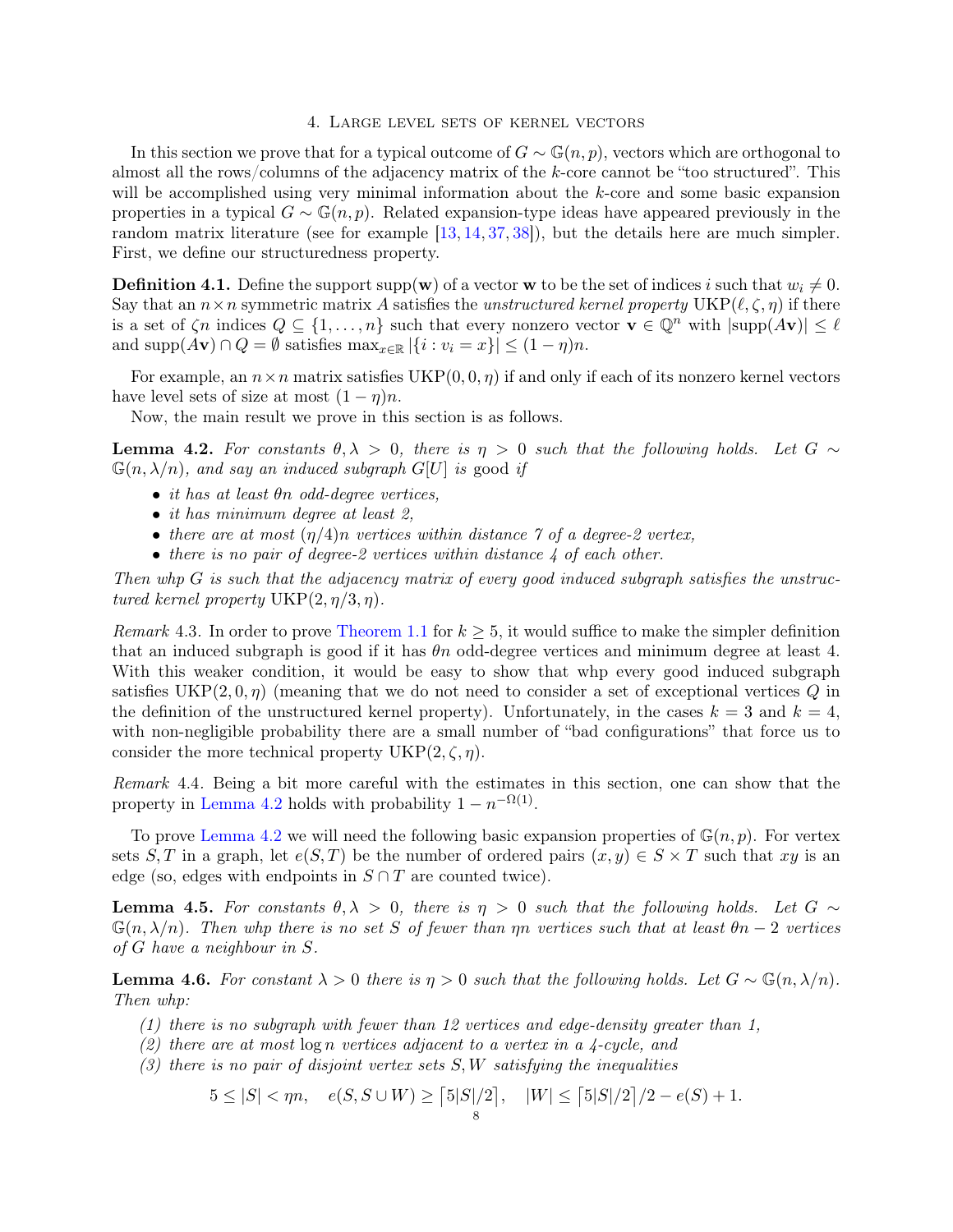The proofs of the estimates in [Lemmas 4.5](#page-7-2) and [4.6](#page-7-3) are quite standard, but involve some rather tedious calculations, so we first present the deduction of [Lemma 4.2.](#page-7-1)

*Proof of [Lemma 4.2.](#page-7-1)* Fix an outcome of G satisfying the conclusions of [Lemmas 4.5](#page-7-2) and [4.6](#page-7-3) for the given constants  $\theta$ ,  $\lambda > 0$ , choosing appropriate  $\eta > 0$ . Consider any good  $G[U]$ , and write  $A[U]$  for its adjacency matrix. Let  $Q \subseteq U$  be the set of vertices in  $G[U]$  adjacent to a vertex in a 4-cycle or within distance 7 of a degree-2 vertex (so  $|Q| \leq (\eta/3)n$ ).

We need to show that for each vector  $\mathbf{v} \in \mathbb{Q}^U$  satisfying  $|\text{supp}(A[U]\mathbf{v})| \leq 2$  and  $\text{supp}(A[U]\mathbf{v}) \cap Q =$ ∅, the level sets of v have size at most (1−η)n. Multiplying v by a suitable integer and dividing by the greatest common divisor of its entries, it actually suffices to show the same property for vectors  $\mathbf{v} \in (\mathbb{F}_2)^U$ , working mod 2.

Let  $\mathbf{v} \in (\mathbb{F}_2)^U \setminus \{0\}$  be such that  $|\text{supp}(A[U]\mathbf{v})| \leq 2$  and  $\text{supp}(A[U]\mathbf{v}) \cap Q = \emptyset$ . For  $x \in \mathbb{F}_2$  let  $S_x = \{i \in U : v_i = x\}$ . We will show that  $|S_0|, |S_1| \geq \eta n$ .

**The 0-set.** First, we consider  $S_0$ . Every vertex  $i \in U \setminus \text{supp}(A[U]\mathbf{v})$  has  $(A[U]\mathbf{v})_i = 0 \pmod{2}$ , meaning that i has an even number of neighbours in  $S_1 = U \setminus S_0$ . So, all but at most two of the odd-degree vertices in  $G[U]$  must have a neighbour in  $S_0$ . Since  $G[U]$  is good, it has at least  $\theta n$ odd-degree vertices so by the property in [Lemma 4.5](#page-7-2) we have  $|S_0| \ge \eta n$  as desired.

**The 1-set.** For the rest of the proof we consider  $S_1$  (which is nonempty, since **v** is nonzero). Let F be an auxiliary graph on the vertex set  $S_1$  with an edge uv when there is a path of length at most 2 between u, v in  $G[U]$ . Now, consider a connected component  $F[S]$  of F. It suffices to prove that  $|S| \geq \eta n$ .

Let  $s = |S|$ , and let T be the set of vertices in U which have a neighbour in S. As before, every  $i \in U \setminus \text{supp}(A[U]\mathbf{v})$  has an even number of neighbours in  $S_1$ , so in fact all vertices of  $T \setminus \text{supp}(A[U]\mathbf{v})$  have at least two neighbours in  $S_1$  (therefore at least two neighbours in S, noting that all its neighbors in  $S_1$  are in  $S$ ).

First, it is straightforward to rule out the case  $s = 1$ : in this case, all the neighbours of the single vertex in S would be in supp $(A[U]\mathbf{v})$  (since they would have odd degree into S and hence  $S_1$ ). Since  $|\text{supp}(A[U]\mathbf{v})| \leq 2$ , this would imply the existence of a degree-2 vertex adjacent to a vertex in supp $(A[U]\mathbf{v})$ , which would contradict the choice of **v** with respect to Q.

So, we assume  $s > 1$ . Let  $S^* \subseteq S$  be the set of vertices in S which have degree 2 with respect to G[U]. In G[U], there are no degree-2 vertices within distance 4 of each other, so in  $F[S]$ , the neighbourhoods of vertices in  $S^*$  are disjoint (that is,  $S^*$  is a 2-independent set in  $F[S]$ ). Since  $F[S]$  is connected and has more than one vertex, each neighbourhood has at least one vertex, so  $|S^*| \leq s/2$  and thus  $e(S,T) \geq [5s/2]$ . (This edge count, and every further edge count, is with respect to  $G$ .)

It follows that  $e(S, T \ S) \geq \lceil 5s/2 \rceil - 2e(S)$ . If  $|T \ S| \leq \lceil (\lceil 5s/2 \rceil - 2e(S) + 1)/2 \rceil$  then let  $W =$  $T\backslash S$ , and otherwise let W be a subset of  $T\backslash S$  obtained by repeatedly deleting vertices (starting with vertices in supp $(A[U]\mathbf{v})$ , if any are present in  $T\backslash S$ ) until exactly  $[(5s/2]-2e(S)+1)/2]$  vertices remain. In the latter case, all but at most one of the vertices in  $W$  have at least two neighbours in S, implying that  $e(S, W) \geq \lceil 5s/2 \rceil - 2e(S)$ . Either way, property (3) in [Lemma 4.6](#page-7-3) is violated, unless  $2 \leq s \leq 4$  or  $s \geq \eta n$ . So, it remains to rule out the cases  $2 \leq s \leq 4$ , with some more careful variants of the above argument.

- First suppose  $|T \cap \text{supp}(A[U|\mathbf{v})] = 0$ . In this case, every vertex in T has at least two neighbours in S.
	- For  $s = 2$ , the sets S and T are disjoint, so  $e(S,T) \geq \lceil 5s/2 \rceil = 5$ . This is only possible if  $|T| \geq 3$ , but this would imply the existence of a complete bipartite subgraph  $K_{2,3}$ , violating property (1) in [Lemma 4.6.](#page-7-3)
	- For  $3 \leq s \leq 4$ : starting from  $T\backslash S$ , delete vertices (if necessary) to obtain a set W containing at most  $[(5s/2] - 2e(S))/2] \leq (5s/2 + 1)/2 - e(S)$  vertices such that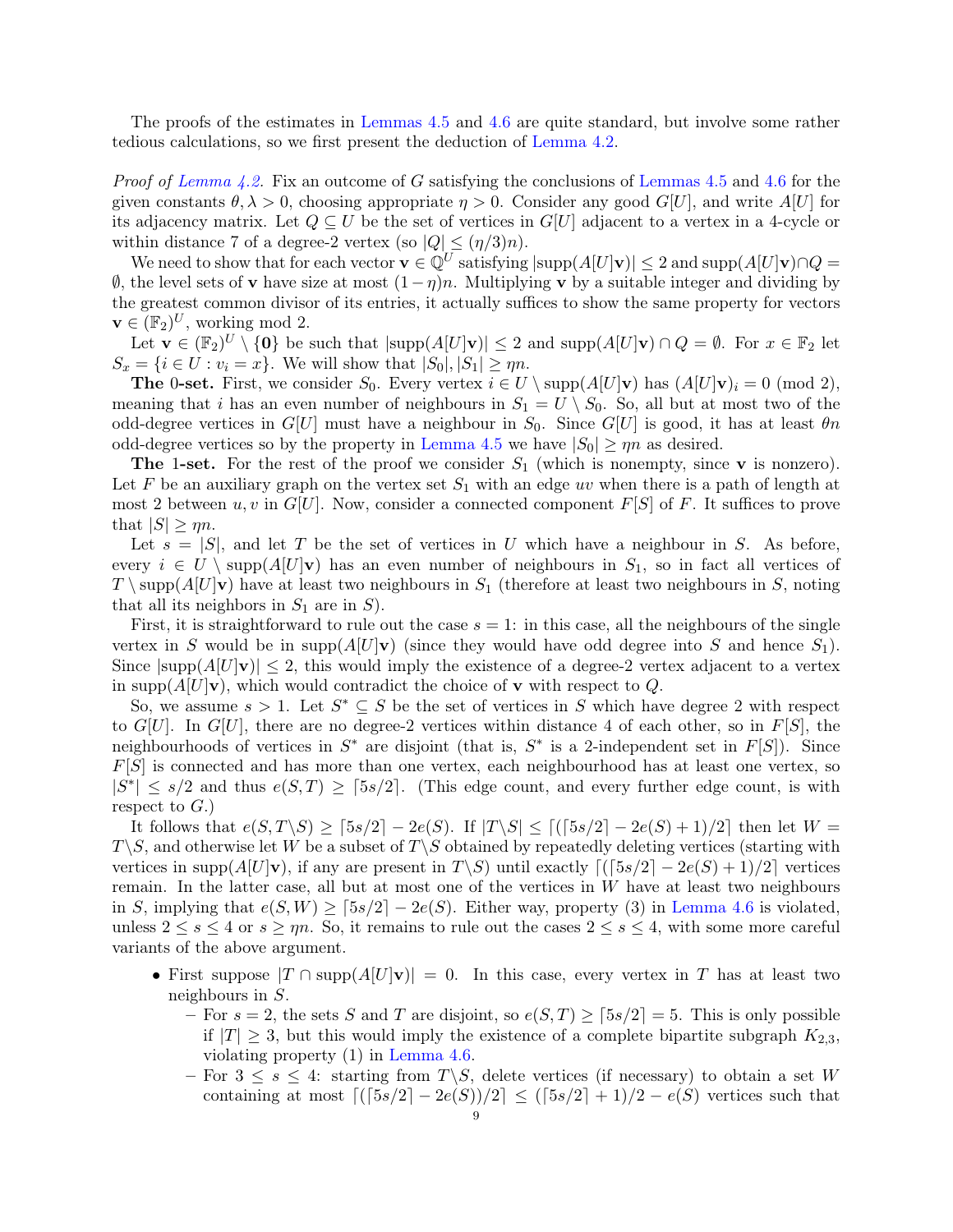$e(S, W) \geq \lceil 5s/2 \rceil - 2e(S)$ . Then  $S \cup W$  has at least  $\lceil 5s/2 \rceil - e(S)$  edges and at most  $s + (\lceil 5s/2 \rceil + 1)/2 - e(S)$  vertices, violating property (1) in [Lemma 4.6.](#page-7-3)

- Otherwise, suppose  $2 \leq s \leq 4$  and  $1 \leq |T \cap \text{supp}(A[U]\mathbf{v})| \leq 2$ . Recall that  $F[S]$  is connected. so all the vertices in  $S$  (being within distance 7 of a vertex in  $Q$ ) have degree at least 3, so  $e(S,T) \geq 3s$ .
	- For  $s = 2$ , there are one or two vertices in T with exactly one neighbour in S (these vertices cannot be in Q), and to have  $e(S,T) \geq 6$  there must then be at least two vertices with exactly two neighbours in S. But this is impossible, because it would imply that there is a vertex not in Q adjacent to a vertex in a 4-cycle.
	- For  $3 \leq s \leq 4$ : starting from  $T\backslash S$ , delete vertices (if necessary; starting from vertices in supp $(A[U]\mathbf{v})$  to obtain a set W containing at most  $\left[ (3s - 2e(S) + 1)/2 \right] \leq (3s + 1)$  $2)/2-e(S)$  vertices such that  $e(S, W) \geq 3s-2e(S)$ . Then  $S \cup W$  has at least  $3s-e(S)$ edges and at most  $s + (3s + 2)/2 - e(S)$  vertices, violating property (1) in [Lemma 4.6.](#page-7-3)

This completes the proof.  $\square$ 

Now, we prove [Lemmas 4.5](#page-7-2) and [4.6.](#page-7-3)

*Proof of [Lemma 4.5.](#page-7-2)* Let  $s = |\eta n|$  and  $f = |(\theta n - 2)/2|$ . It suffices to show that whp there is no "bad pair"  $(S, F)$ , where S is a set of s vertices and F is a set of f edges each with at least one endpoint in S. Indeed, then for every set of size s there are fewer than  $2f \leq \theta n-2$  vertices incident to S.

The probability a bad pair exists is at most

$$
\binom{n}{s} \binom{\binom{s}{2} + s(n-s)}{f} p^f \le \left(\frac{en}{s}\right)^s \left(\frac{epns}{f}\right)^f = o(1)
$$
\nfor sufficiently small  $n$ .

\n
$$
\Box
$$

*Proof of [Lemma 4.6.](#page-7-3)* First, (1) and (2) trivially hold whp by Markov's inequality, observing that the expected number of subgraphs on 11 vertices with density greater than 1 is  $O(n^{10}p^{11}) = o(1)$ , and the expected number of vertices adjacent to a 4-cycle is  $O(p^5n^5) = O(1)$ .

It remains to consider (3). This comes down to a union bound calculation, but we need to be rather careful with the estimates. It is convenient to handle the small s and large s cases separately; let  $N_1 = |(\log n)^{1/10}|$  and  $N_2 = |m_1|$ . First, we show that whp there is no set S of  $N_1 \le s \le N_2$ vertices and set F of  $\lceil 1.1s \rceil$  edges between vertices of S. Indeed, the probability that such a situation occurs is at most

$$
\sum_{s=N_1}^{N_2} \binom{n}{s} \binom{\binom{s}{2}}{\lceil 1.1s\rceil} p^{\lceil 1.1s\rceil} \le \sum_{s=N_1}^{N_2} \left(\frac{en}{s}\right)^s \left(\frac{esp}{\lceil 1.1s\rceil}\right)^{\lceil 1.1s\rceil} \le \sum_{s=N_1}^{N_2} \left(O(np(sp)^{0.1})\right)^s = o(1).
$$

To complete the proof that (3) holds whp, it suffices to show that whp there is no "bad quadruple"  $(S, R, F, D)$ , where:

- S, R are disjoint vertex sets with sizes  $3 \leq s \leq N_2$  and  $r_{s,f} := \lfloor \lceil 5s/2 \rceil/2 f + 1 \rfloor$ , respectively;
- $F$  is a set of  $f$  edges between vertices in  $S$ ;
- D is a set of  $\lceil 5s/2 \rceil 2f$  edges between S and R;
- $f < [1.1s]$  or  $s < N_1$ .

The probability a bad quadruple exists is at most

<span id="page-9-0"></span>
$$
\sum_{s,f} \binom{n}{s} \binom{n}{r_{s,f}} \binom{\binom{s}{2}}{f} \binom{sr_{s,f}}{\left\lceil 5s/2 \right\rceil - 2f} p^{\left\lceil 5s/2 \right\rceil - f},\tag{4.1}
$$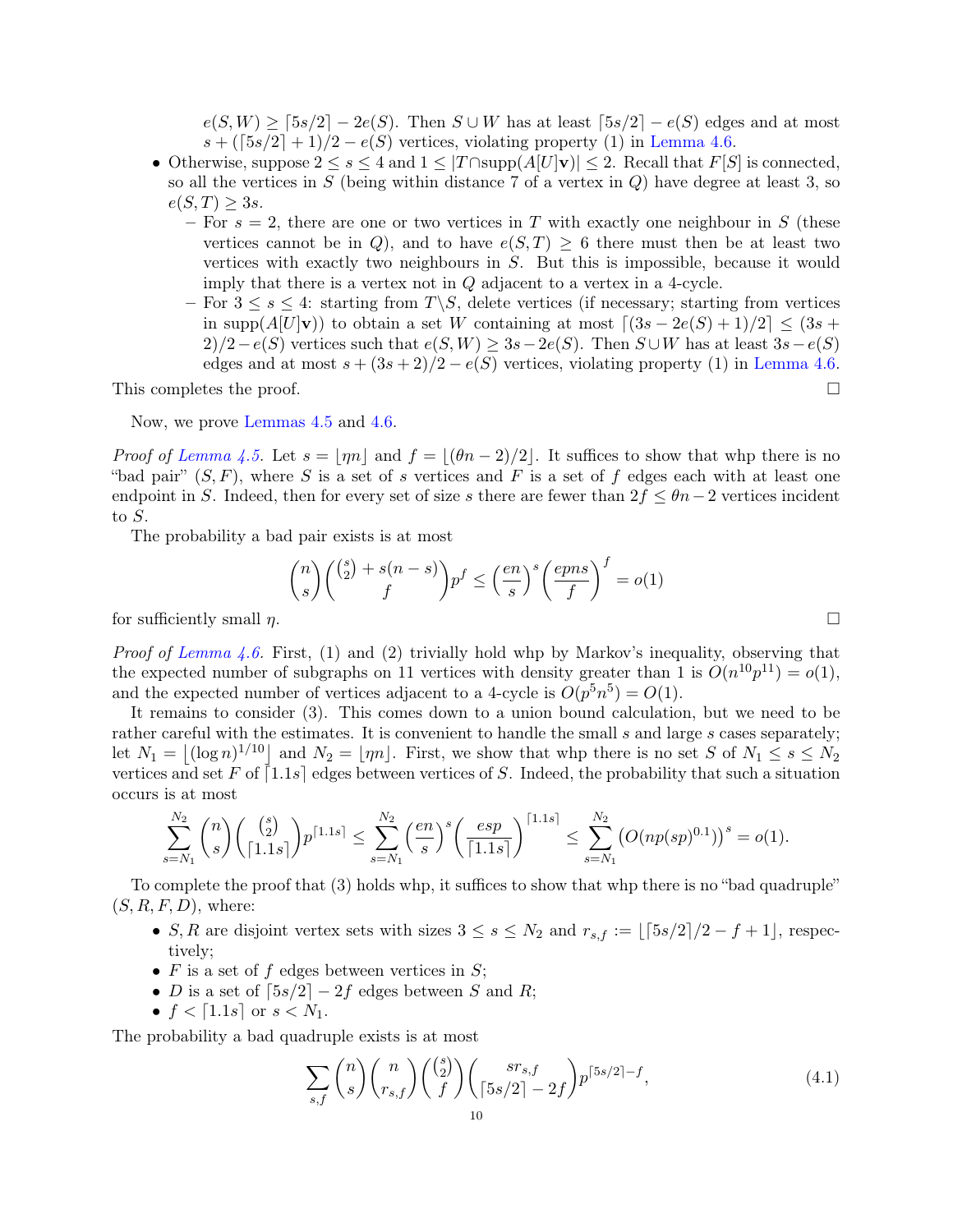<span id="page-10-3"></span>where the sum is over all  $3 \leq s \leq N_2$  and  $0 \leq f \leq {s \choose 2}$  $_2^s$ ) satisfying  $f < 1.1s$  or  $s < N_1$ . We now show that this sum is  $o(1)$ .

First, we handle the range where  $3 \leq s \leq N_1$ . The contribution to [\(4.1\)](#page-9-0) from these terms is at most

$$
\sum_{s=5}^{N_1} \sum_{f=0}^{s \choose 2} n^s n^{r_{s,f}} 2^{s^2} 2^{sr_{s,f}} p^{\lceil 5s/2 \rceil - f} \le \sum_{s=5}^{N_1} \sum_{f=0}^{s \choose 2} n^{o(1)} n^{-\lceil 5s/2 \rceil / 2 + s + 1} \le n^{-1/2 + o(1)} = o(1).
$$

Second, we handle the range where  $N_1 \leq s \leq N_2$ . The contribution to [\(4.1\)](#page-9-0) from these terms is at most

$$
\sum_{s=N_1}^{N_2} \sum_{f=0}^{1.1s} \left(\frac{en}{s}\right)^s \left(\frac{en}{r_{s,f}}\right)^{r_{s,f}} \left(\frac{es^2}{f}\right)^f \left(\frac{sr_{s,f}}{\lceil 5s/2 \rceil - 2f} \right)^{\lceil 5s/2 \rceil - 2f} p^{\lceil 5s/2 \rceil - f}
$$
\n
$$
\leq \sum_{s=N_1}^{N_2} \sum_{f=0}^{1.1s} e^{O(s)} \left(\frac{n}{s}\right)^{s + \lceil 5s/2 \rceil / 2 - f + 1} \left(\frac{s^2}{f}\right)^f s^{\lceil 5s/2 \rceil - 2f} p^{\lceil 5s/2 \rceil - f}
$$
\n
$$
\leq \sum_{s=N_1}^{N_2} \sum_{f=0}^{1.1s} e^{O(s)} \left(n^{9/4} s^{1/4} p^{5/2} (n/s)^{2/s}\right)^s \left(\frac{s}{f n p}\right)^f. \tag{4.2}
$$

Since  $f \leq 1.1s$  we have  $(s/(fnp))^f = e^{O(s)}$ , and since  $N_1 \leq s \leq N_2$  we have  $n^{9/4} s^{1/4} p^{5/2} (n/s)^{2/s} \leq \lambda^{5/2} \eta^{1/4} e^{o(1)}.$ 

So, if  $\eta > 0$  is sufficiently small then the sum in [\(4.2\)](#page-10-1) is at most  $\sum_{s=N_1}^{N_2} (1.1s+1)e^{-\Omega(s)} = o(1)$ .  $\Box$ 

# <span id="page-10-1"></span>5. Boosting the corank

<span id="page-10-2"></span>In this section we prove several lemmas closely related to the strategy of Costello, Tao and Vu in [\[16\]](#page-23-2). The first lemma shows that (under certain conditions) if one extends a symmetric matrix by adding a new random row and column (this corresponds to adding a new vertex to a random graph), then the corank typically decreases. Recall the definition of the unstructured kernel property  $UKP(\ell, \zeta, \eta)$  from [Definition 4.1](#page-7-0) (roughly speaking, this is the property that the vectors orthogonal to all but  $\ell$  rows must have large level sets, allowing the possibility of a small number of exceptional rows).

<span id="page-10-0"></span>**Lemma 5.1.** Fix a constant  $\eta > 0$ , let  $g \ge 1$  and let  $d \ge 1$ . Consider an  $n \times n$  symmetric matrix A with the unstructured kernel property  $\text{UKP}(2, \eta/3, \eta)$  and rank at least  $n - g$ . Consider a subset  $E \subseteq \{1,\ldots,n\}$  of size at least  $n(1 - \eta/3)$ . Let  $\mathbf{x} = (x_1,\ldots,x_n)$  be a random zero-one vector, such that the restriction  $\mathbf{x}_E$  to the entries indexed by E is a uniformly random zero-one vector with exactly d ones (and the restriction  $\mathbf{x}_{\overline{E}}$  to entries not indexed by E is deterministic). Add  $\mathbf{x}$  as a new row and column of A (and put a zero in the new diagonal entry) to obtain a new matrix A'. Then rank  $A' \geq n - g + 2$  with probability at least  $1 - (\log d)^{O(1)}/\sqrt{d}$ .

*Proof.* Let  $r = \text{rank } A$ . First suppose  $r \leq n-1$ . Without loss of generality, we assume that the first r columns  $\mathbf{v}_1, \ldots, \mathbf{v}_r$  of A are linearly independent. Thus, the last column  $\mathbf{v}_n$  of A can be written as a linear combination of the first r rows in a unique way:  $\mathbf{v}_n = c_1 \mathbf{v}_1 + \cdots + c_r \mathbf{v}_r$ . Therefore, the vector  $\mathbf{c} = (c_1, \ldots, c_r, 0, \ldots, 0, -1)$  is orthogonal to every row of A, hence all its level sets have size at most  $(1 - \eta)n$  (for convenience, we say such a vector is  $\eta$ -unstructured). Note that any restriction of **c** to a set E of  $n(1 - \eta/3)$  indices is still  $(2\eta/3)$ -unstructured, so by [Lemma 3.1,](#page-5-0)  $\mathbf{c}^T\mathbf{x} = \mathbf{c}_E^T\mathbf{x}_E + \mathbf{c}_{\overline{E}}^T$  $\frac{T}{E} \mathbf{x}_{\overline{E}} \neq 0$  with probability  $1 - O(1/\sqrt{d})$ . But if  $\mathbf{c}^T \mathbf{x} \neq 0$  this means that adding  $\mathbf{x}$ as a new row (thereby appending  $x_i$  as a new entry to each  $v_i$ ) increases the rank of A. That is to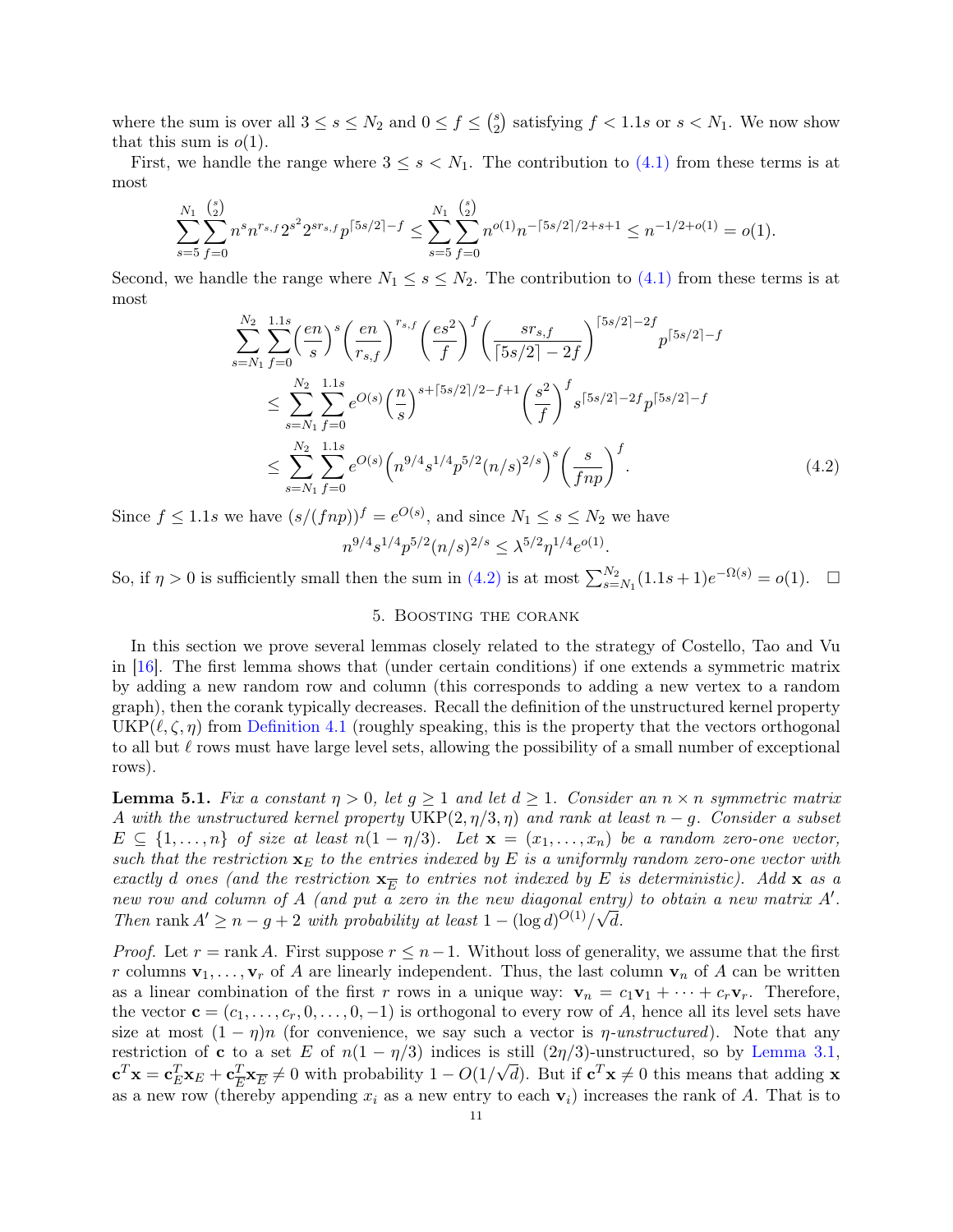say, x does not lie in the span of the rows of A, and by symmetry it also does not lie in the span of the columns of A. So, adding x as a new row and column increases the rank twice, meaning that rank  $A' \geq r + 2 \geq n - q + 2$ .

On the other hand, suppose  $r = n$ . Observe that

$$
\det A' = \mathbf{x}^T M \mathbf{x} = \mathbf{x}_E^T M_E \mathbf{x}_E + \mathbf{v}^T \mathbf{x}_E + x,
$$

for some (non-random)  $\mathbf{v} \in \mathbb{R}^E$  and  $x \in \mathbb{R}$ , where M is the adjugate matrix of A and  $M_E$  is its restriction to the rows and columns in E.

Since  $AM$  is a nonzero multiple of the identity matrix, the *i*th column of  $M$  is orthogonal to all rows of A except the ith, and the difference between the ith and jth columns of M is therefore orthogonal to all rows of A except the *i*th and the *j*th. Recalling the definition of  $UKP(2, \eta/3, \eta)$ , it follows that each column of M (or row of M, by symmetry) not indexed by Q is  $\eta$ -unstructured, and every difference of two rows or two columns, neither of which are indexed by  $Q$ , is either zero or η-unstructured.

Fix any  $\eta$ -unstructured column  $\mathbf{w} = (w_1, \dots, w_n)$  of M (any column not indexed by Q will do). There are at least  $(\eta/3)(1-\eta)n^2$  pairs of indices  $i, i' \in E \setminus Q$  such that  $w_i \neq w_{i'}$ . For each such pair, the difference  $v_i - v_{i'}$  between the *i*th and *i*'th row vectors is nonzero, so is  $\eta$ -unstructured. It follows that there are at least  $(2\eta/3)(1-\eta)n^2$  pairs of indices  $j, j' \in E$  such that the j<sup>th</sup> and j'<sup>th</sup> entries of  $\mathbf{v}_i - \mathbf{v}_{i'}$  differ. For each of the resulting  $\Omega(n^4)$  choices of  $i, i', j, j'$ , we have  $m_{ij} - m_{i'j} - m_{ij'} + m_{i'j'} \neq 0$ . By [Proposition 3.4](#page-6-0) it follows that with probability at least  $1 - (\log d)^{O(1)}/\sqrt{d}$  we have det  $A' \neq 0$ (meaning that rank  $A' = n + 1 \ge n + 2 - q$ ).

The second lemma in this section shows that if a random process takes nonnegative values and at each time-step tends to move towards zero, then the process is likely to end at zero. If we construct a random graph by iteratively adding many vertices with random neighbourhoods, we can combine this lemma with [Lemma 5.1](#page-10-0) to show that the resulting random graph is likely to have an adjacency matrix with corank zero (i.e., be nonsingular).

<span id="page-11-0"></span>**Lemma 5.2.** Let  $X_0, \ldots, X_n$  be a sequence of nonnegative integer random variables satisfying the following conditions.

(1)  $X_0 \leq n/2$ .

(2) for all  $1 \leq t \leq n$ , we have  $X_t \leq X_{t-1} + 1$ .

(3) The sequence "drifts towards zero" in the sense that for any  $x_0, \ldots, x_{t-1}$ :

(a) If  $x_{t-1} \neq 0$  we have  $Pr(X_t < x_{t-1} \mid X_0 = x_0, \ldots, X_{t-1} = x_{t-1}) \geq 1 - p$ 

(b) If  $x_{t-1} = 0$  we have  $Pr(X_t = 0 | X_0 = x_0, \ldots, X_{t-1} = x_{t-1}) \ge 1 - p$ .

Then  $Pr(X_n = 0) \ge 1 - 1000p$ .

*Proof.* We may assume  $p \le 1/1000$ . We may also assume  $n \ge 10$ , because otherwise  $Pr(X_n = 0) \ge$  $(1-p)^n \ge 1 - np \ge 1 - 9p.$ 

 $\frac{p}{\text{Define } Y_t} = \frac{(1/\sqrt{p})^{X_t} - 1}{(1/\sqrt{p})^{X_t} - 1}$ . We claim that

<span id="page-11-1"></span>
$$
\mathbb{E}[Y_{t+1}|Y_t, \dots, Y_0] \le (2\sqrt{p})Y_t + 2\sqrt{p}.\tag{5.1}
$$

To see this, we distinguish cases: if  $Y_t = 0$  then  $\mathbb{E}[Y_{t+1}|Y_t,\ldots,Y_0] \leq (1/\sqrt{p}-1)p \leq \sqrt{p}$ , which implies [\(5.1\)](#page-11-1) with room to spare. If  $Y_t > 0$  then we have

$$
\mathbb{E}[Y_{t+1} + 1 | Y_t, \dots, Y_0] \le \sqrt{p}(Y_t + 1) + p \cdot (1/\sqrt{p})(Y_t + 1),
$$

which also implies  $(5.1)$ . We deduce from  $(5.1)$  that

$$
\mathbb{E}[Y_n] \le \mathbb{E}[Y_0](2\sqrt{p})^n + (2\sqrt{p})^{n-1} + \dots + (2\sqrt{p})^2 + 2\sqrt{p} \le (1/\sqrt{p})^{n/2}(2\sqrt{p})^n + 4\sqrt{p} \le 8\sqrt{p}
$$

where the final inequality follows since  $p \le 1/1000$  and  $n \ge 10$ . We then apply Markov's inequality:

$$
\Pr(X_n \neq 0) = \Pr(Y_n \neq 0) = \Pr(Y_n \geq 1/\sqrt{p} - 1) \leq \mathbb{E}[Y_n]/(1/\sqrt{p} - 1) \leq 9p.
$$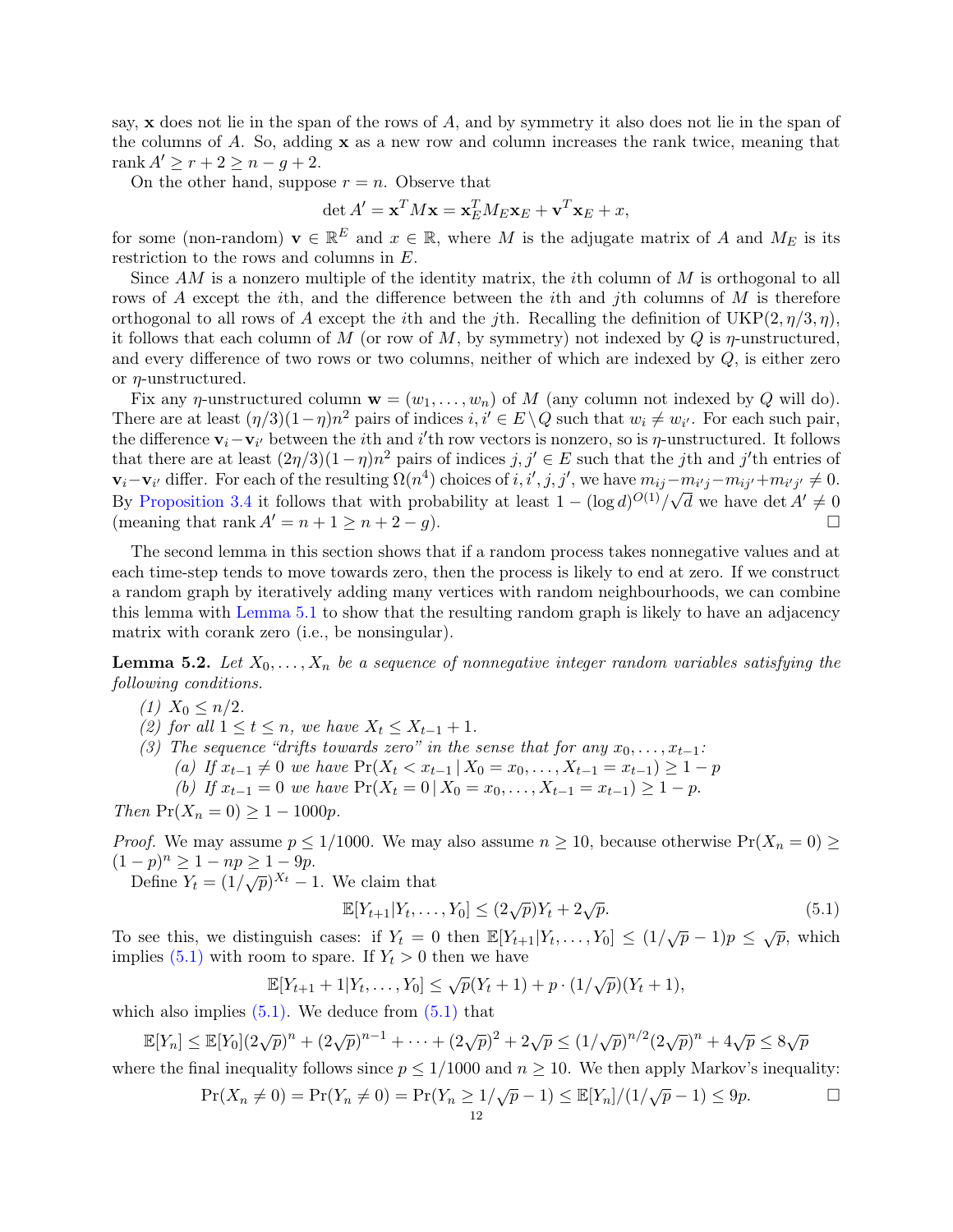#### 6. Preliminaries on degree-constrained random graphs

<span id="page-12-7"></span>For a set V and positive integers  $m, k$ , let  $\mathcal{K}(V, m, k)$  be the uniform distribution on graphs with vertex set  $V$ , exactly m edges, and minimum degree at least  $k$ . The reason we are interested in this random graph model is the following symmetry property of the k-core. This property is well-known and appears implicitly for instance in [\[10\]](#page-23-9).

<span id="page-12-2"></span>**Lemma 6.1.** For any p, let  $G \sim \mathbb{G}(n, p)$ , let V be the vertex set of core<sub>k</sub>(G) and let m be the number of edges in  $\text{core}_k(G)$ . If we condition on any outcome of V, m, then the conditional distribution of  $\mathrm{core}_k(G)$  is  $\mathcal{K}(V, m, k)$ .

*Proof.* Consider any two graphs  $H_1, H_2$  on the vertex set V with m edges and minimum degree at least k. For any outcome of G yielding  $\text{core}_k(G) = G[V] = H_1$ , we can simply replace  $G[V]$  with  $H_2$  to obtain an outcome of G yielding core<sub>k</sub>(G) =  $H_2$  (iteratively deleting vertices with degree less than k yields  $G[V]$  in both cases). This means that  $H_1$  and  $H_2$  are equally likely to occur as  $\mathrm{core}_k(G)$ .

<span id="page-12-0"></span>Remark 6.2. The conclusion of [Lemma 6.1](#page-12-2) holds not just for  $G \sim \mathbb{G}(n, p)$  but for any "sufficiently symmetric" random graph. For example, it holds when  $G$  is a random graph with a specified number of edges, and it holds when  $G$  is the graph obtained by running the random graph process until the moment the k-core becomes nonempty. Actually, it is straightforward to adapt the entire proof of [Theorem 1.1](#page-1-1) to either of these settings. Indeed, the only additional inputs we need are some very weak estimates on the number of vertices and edges in  $\text{core}_k(G)$ , and analogues of the expansion estimates in [Lemmas 4.5](#page-7-2) and [4.6.](#page-7-3)

For convenience, we write  $\mathcal{K}(n, m, k)$  instead of  $\mathcal{K}(\{1, \ldots, n\}, m, k)$  The degree sequence of a typical  $G \sim \mathcal{K}(n, m, k)$  was studied by Cain and Wormald [\[10\]](#page-23-9), as follows<sup>[5](#page-12-3)</sup>.

<span id="page-12-4"></span>**Definition 6.3.** Consider integers  $k, m, n$  satisfying  $k \geq 3$  and  $m \geq kn/2$ . Let  $Z_k(\lambda) = \sum_{t=k}^{\infty} \lambda^t / t!$ , and let  $\lambda$  be the unique solution to  $\lambda Z'_k(\lambda)/Z_k(\lambda) = 2m/n$ . (This unique solution  $\lambda$  is easily seen to exist; see e.g. [\[10,](#page-23-9) Eq. (4)]). Define  $\rho_t = (\lambda^t/t!) / Z_k(\lambda)$  for  $t \geq k$ ; these values can be interpreted as probability masses associated with a truncated Poisson distribution.

<span id="page-12-1"></span>**Lemma 6.4** ([\[10,](#page-23-9) Theorem 2 and Lemma 1]). Fix constants  $k \geq 3$  and  $\varepsilon > 0$ . Suppose  $\varepsilon n \leq$  $m - kn/2 \leq n/\varepsilon$  and let  $G \sim \mathcal{K}(n, m, k)$ . Then, using the notation of [Definition 6.3,](#page-12-4) who the following properties hold.

- (1) for all  $t \geq 3$ , there are  $\rho_t n + O(n^{3/4})$  vertices of degree t.
- $(2)$  all vertices have degree at most  $\log n$ .

Recall from the outline in [Section 2](#page-3-0) that we will need to extract some high-degree vertices from the k-core, which we will later use to "boost" the corank. So, we will also need to understand the degree sequence of the subgraph of a typical outcome of  $G \sim \mathcal{K}(n, m, k)$  obtained by removing a subset of high-degree vertices. This degree sequence is a little more complicated to describe.

<span id="page-12-6"></span>**Definition 6.5.** Consider integers  $\Delta, k, m, n$  satisfying  $\Delta, k \geq 3$  and  $m \geq kn/2$ . Let  $\lambda, Z_k(\lambda), \rho_t$ be as in [Definition 6.3,](#page-12-4) and further define:

$$
\beta = \alpha \sum_{t=\Delta}^{\infty} \rho_t, \qquad \gamma = \frac{\alpha n}{2m} \sum_{t=\Delta}^{\infty} t \rho_t = \frac{\alpha}{Z'_k(\lambda)} \sum_{t=\Delta-1}^{\infty} \frac{\lambda^t}{t!},
$$

$$
\zeta_{j,t} = \binom{j}{t} \gamma^{j-t} (1-\gamma)^t, \qquad \delta_t = (1-\alpha) \sum_{j=k}^{\infty} \rho_j \zeta_{j,t}, \qquad \delta'_t = \alpha \sum_{j=k}^{\Delta-1} \rho_j \zeta_{j,t} \qquad \text{for } j, t \ge 0.
$$

<span id="page-12-5"></span><span id="page-12-3"></span><sup>&</sup>lt;sup>5</sup>Strictly speaking part (2) of [Lemma 6.4](#page-12-1) does not follow from the statements of [\[10,](#page-23-9) Theorem 2 and Lemma 1], but it is a much simpler fact than (1) and can be easily derived using Cain and Wormald's methods.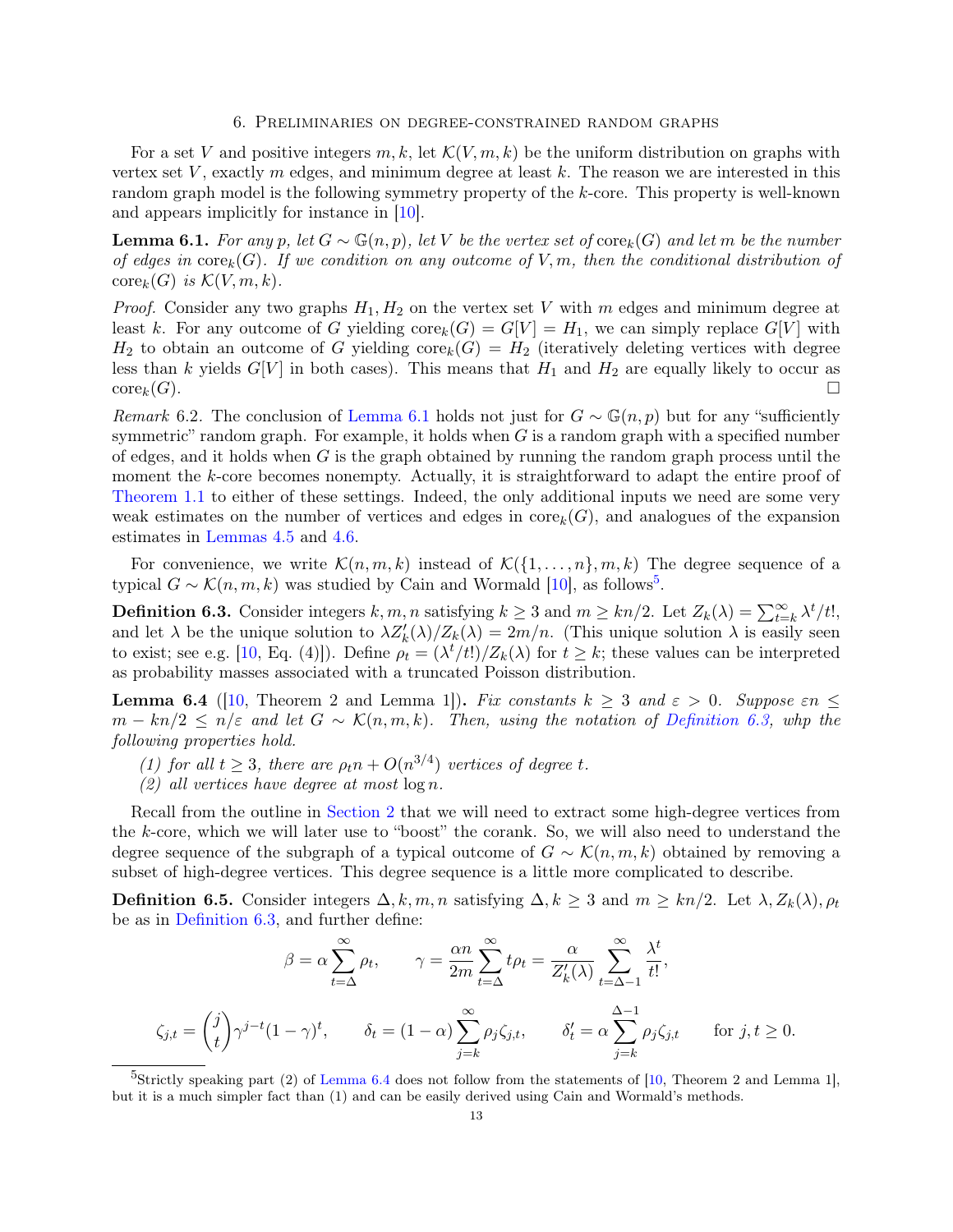<span id="page-13-0"></span>**Lemma 6.6.** Fix  $\Delta \ge k \ge 3$  and  $\varepsilon, \alpha > 0$ . Suppose  $\varepsilon n \le m - kn/2 \le n/\varepsilon$  and let  $G \sim \mathcal{K}(n, m, k)$ . Let  $V = \{1, \ldots, n\}$ ,  $S = \{1, \ldots, \lfloor \alpha n \rfloor\}$  and  $T = \{v \in S : \deg_G(v) \geq \Delta\}$ . Then whp the following hold.

- (1)  $|T| = \beta n + O(n^{3/4}).$
- (2) For all  $t \geq 0$ , there are  $\delta_t n + O(n^{4/5})$  vertices  $v \in V \setminus S$  with  $\deg_{V \setminus T} = t$ .
- (3) For all  $t \geq 0$ , there are  $\delta_t^n n + O(n^{4/5})$  vertices  $v \in T$  with  $\deg_{V \setminus T} = t$ .

For the proof of [Lemma 6.6](#page-12-5) (and for other computations in this and later sections), we work with a random graph model called the configuration model.

**Definition 6.7.** For a degree sequence  $\mathbf{d} = (d_1, \ldots, d_n)$ , consider a set of  $r = d_1 + \cdots + d_n$  points, grouped into n labelled "buckets" of sizes  $d_1, \ldots, d_n$ . A *configuration* is a perfect matching on the r points, consisting of  $r/2$  disjoint edges. Now, given a configuration, contracting each of the buckets to a single point gives rise to a multigraph with degree sequence  $d_1, \ldots, d_n$  (where we use the convention that loops contribute 2 to the degree of a vertex).

If we consider the multigraph  $G<sup>*</sup>$  arising from a uniformly random configuration, and condition on the event that this multigraph is a simple graph, then we obtain the uniform distribution on graphs with degree sequence **d**. Moreover, if  $d_1^2 + \cdots + d_n^2 = O(n)$  (as is typically the case for the degree sequence of any subgraph of  $G \sim \mathcal{K}(n, m, k)$ , as follows from [Lemma 6.4\)](#page-12-1), it is well known that this simplicity probability is  $\Omega(1)$ . So, any property that holds whp for  $G^*$  also holds whp for a uniformly random graph with degree sequence d.

*Proof of [Lemma 6.6.](#page-12-5)* Let  $\mathbf{d} = (d_1, \ldots, d_n)$  be the degree sequence of  $G \sim \mathcal{K}(n, m, k)$ . By symmetry, all reorderings of  $d$  are equally likely to occur, so  $(1)$  holds whp by [Lemma 6.4](#page-12-1) and a Chernoff bound for hypergeometric distributions (see for example [\[28,](#page-23-26) Theorem 2.10]). Similarly, d has the following properties whp.

- For all  $t \geq k$ , there are  $(1 \alpha)\rho_t n + O(n^{3/4})$  vertices  $v \in V \setminus S$  with  $d_v = t$ .
- For all  $k \le t < \Delta$ , there are  $\alpha \rho_t n + O(n^{3/4})$  vertices  $v \in S \setminus T$  with  $d_v = t$ .
- For all  $t \geq \Delta$ , there are  $\alpha \rho_t n + O(n^{3/4})$  vertices  $v \in T$  with  $d_v = t$ .

Condition on an outcome of **d** satisfying the above properties and such that each  $d_i \leq \log n$  (this degree sequence determines T). Now, G is now a uniformly random graph with degree sequence  $\bf d$ . and  $d_1 + \cdots + d_n = 2m$ . Consider a set of  $2m$  points grouped into buckets of sizes  $d_1, \ldots, d_n$ . Let  $\sigma$  be a uniformly random bijection from  $\{1, \ldots, 2m\}$  into these  $2m$  points, so the perfect matching with edges  $\sigma(1)\sigma(2), \sigma(3)\sigma(4), \ldots, \sigma(2m-1)\sigma(2m)$  is a uniformly random configuration. Let  $G^*$ be the multigraph obtained by contracting this configuration. It suffices to show that  $G^*[V \setminus T]$ satisfies properties (2) and (3) whp.

For each  $t \in \mathbb{N}$ , let  $X_t$  (respectively  $X'_t$ ) be the number of vertices  $v \in V \setminus S$  (respectively,  $v \in S \setminus T$ ) with  $\deg_{V\setminus T}(v) = t$  in  $G^*$ . Modifying  $\sigma$  by a transposition affects  $X_t$  (respectively,  $X'_t$ ) by at most 4, so by a concentration inequality for random permutations (see for example [\[39,](#page-24-14) Eq. (29)]), whp  $X_t = \mathbb{E}X_t + O(n^{3/4})$  and  $X'_t = \mathbb{E}X'_t + O(n^{3/4})$  for each t. Therefore, it suffices to show that  $\mathbb{E}X_t = \delta_t n + O(n^{3/4}(\log n)^3)$  and  $\mathbb{E}X'_t = \delta'_t n + O(n^{3/4}(\log n)^3)$  for each t.

Consider the set  $P_T$  of all the points in buckets corresponding to vertices in T. The number of such points is

$$
\sum_{t \ge \Delta} \frac{t}{Z_k(\lambda)} \frac{\lambda^t}{t!} \alpha n + O(n^{3/4} (\log n)^2).
$$

That is to say, the fraction of the 2m points occupied by  $P_T$  is  $\gamma + O(n^{-1/4}(\log n)^2)$ . Now, for a vertex  $v \in V \setminus T$ , there are  $d_v \leq \log n$  points in the bucket corresponding to v (let  $b_v$  be the set of points in this bucket), and the number of points in this bucket that are matched with points in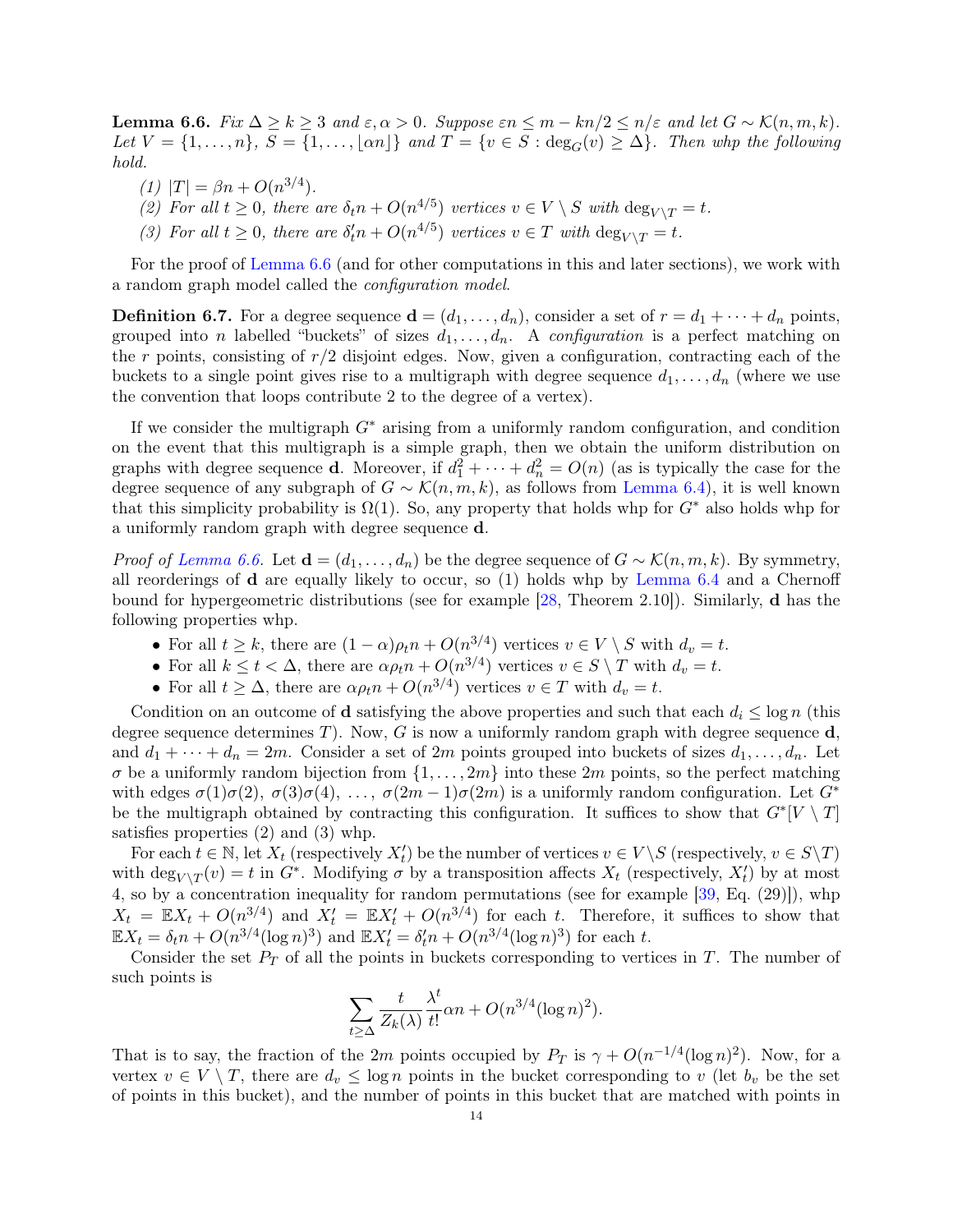<span id="page-14-3"></span> $P_T$  is very nearly binomially distributed with parameters  $d_v$  and  $1 - \gamma$ . Indeed, the only deviation from this distribution comes from the fact that if one knows whether some subset of points in  $b_v$ are matched with points in  $P_T$ , this very slightly biases (by a factor of  $1 + O(1/n)$ ) the probability that a further point in  $b_v$  is matched with a point in  $P_T$ . The probability that v has exactly  $d_v - t$ neighbours in T is therefore  $\zeta_{d_v,t} + O((\log n)^2/n^{-1/4} + \log n/n)$ . Linearity of expectation then yields the desired estimates.  $\Box$ 

Next, we observe that in the setting of [Lemma 6.6,](#page-12-5) the subgraph  $G[V \setminus T]$  is uniformly random given its degree sequence.

<span id="page-14-2"></span>**Lemma 6.8.** For any integers m, k,  $\Delta$  and sets V, S, let  $G \sim \mathcal{K}(V, m, k)$  and let T be the set of vertices in S which have at least  $\Delta$  neighbours in V. If we condition on any outcome of  $V \setminus T$ and any outcome of the degree sequence  $\mathbf{d} = (\deg_{V \setminus T}(v))_{v \in V \setminus T}$ , then the conditional distribution of  $G[V \setminus T]$  is uniform over graphs on the vertex set  $V \setminus T$  with degree sequence **d**.

*Proof.* Consider any two graphs  $H_1, H_2$  on the same vertex set with the same degree sequence. For any outcome of G yielding  $G[V \setminus T] = H_1$ , we can simply replace  $G[V \setminus T]$  with  $H_2$  to obtain an outcome of G yielding  $G[V \setminus T] = H_2$ . So,  $H_1$  and  $H_2$  are equally likely to occur as  $G[V \setminus T]$ .  $\Box$ 

The final fact we record in this section is that sparse random graphs with given degree sequences are typically well-approximated by Galton–Watson trees.

<span id="page-14-0"></span>**Definition 6.9.** For a probability distribution  $\mu$  with nonnegative integer support, let  $\tilde{\mu}$  be the probability distribution defined by

$$
\tilde{\mu}(t) = (t+1)\mu(t+1)/\sum_{\ell=0}^{\infty} \ell \mu(\ell)
$$

for positive integer t. A Galton–Watson tree  $T_{\mu}$  with *degree distribution*  $\mu$  is a random rooted tree obtained by a Galton–Watson branching process, where the root has offspring size distribution  $\mu$ , and all other generations have offspring size distributions  $\tilde{\mu}$ . Let  $T_{\mu}^{(r)}$  consist of the first  $r$  generations of  $T_{\mu}$  (with all vertices unlabelled except the root).

Also, for a graph G, let  $G^{(r)}$  be the random unlabelled rooted graph obtained by fixing a uniformly random vertex v as the root, and including the subgraph of all vertices within distance  $r - 1$  of v. Let  $d_{\mu}^{(r)}(G)$  be the total variation distance  $d_{\text{TV}}(G^{(r)}, T_{\mu}^{(r)})$  between  $G^{(r)}$  and  $T_{\mu}^{(r)}$  (if G is a random graph, then  $d_{\mu}^{(r)}(G)$  is a random variable).

<span id="page-14-1"></span>**Lemma 6.10.** Let  $\mu$  be a probability distribution with nonnegative integer support and fix any positive integer r. Let  $\mathbf{d} = (d_1, \ldots, d_n)$  be a degree sequence such that each  $d_v \leq \log n$ , and such that  $|\{v : d_v = t\}| = \mu(t)n + O(n^{4/5})$  for each  $t \ge 0$ . Let G be a uniformly random graph with degree sequence **d**. Then, whp  $d_{\mu}^{(r)}(G) = o(1)$ .

*Proof.* Consider a uniformly random configuration with degree sequence  $\bf{d}$  (obtained via a random permutation  $\sigma$ , as in [Lemma 6.6\)](#page-12-5). Note that for  $t \geq 1$ , the number of points in buckets of size t is  $\tilde{\mu}(t-1)n + O(n^{4/5} \log n).$ 

Let  $G^*$  be the multigraph obtained by contracting our random configuration. For a vertex v, let  $G<sup>*</sup>(v)$  be the rooted graph consisting of all vertices within distance  $r-1$  of v. For each possible outcome H of  $G^*(v)$  which is a tree (there are at most  $(\log n)^r$  such outcomes), let  $X_H$  be the number of vertices v for which  $G^*(v) = T$ . Also, let  $X_0$  be the number of vertices v for which  $G^*(v)$ is not a tree. Modifying  $\sigma$  by a transposition changes  $X_0$  and each  $X_H$  by at most  $4(\log n)^k = n^{o(1)}$ , so by a concentration inequality (see for example [\[39,](#page-24-14) Eq. (29)]), whp  $X_0 = \mathbb{E}X_H + O(n^{5/6})$  and  $X_H = \mathbb{E}X_H + O(n^{5/6})$  for each H. Now, to finish the proof we claim that  $\mathbb{E}X_0 = O(n^{4/5}\log n +$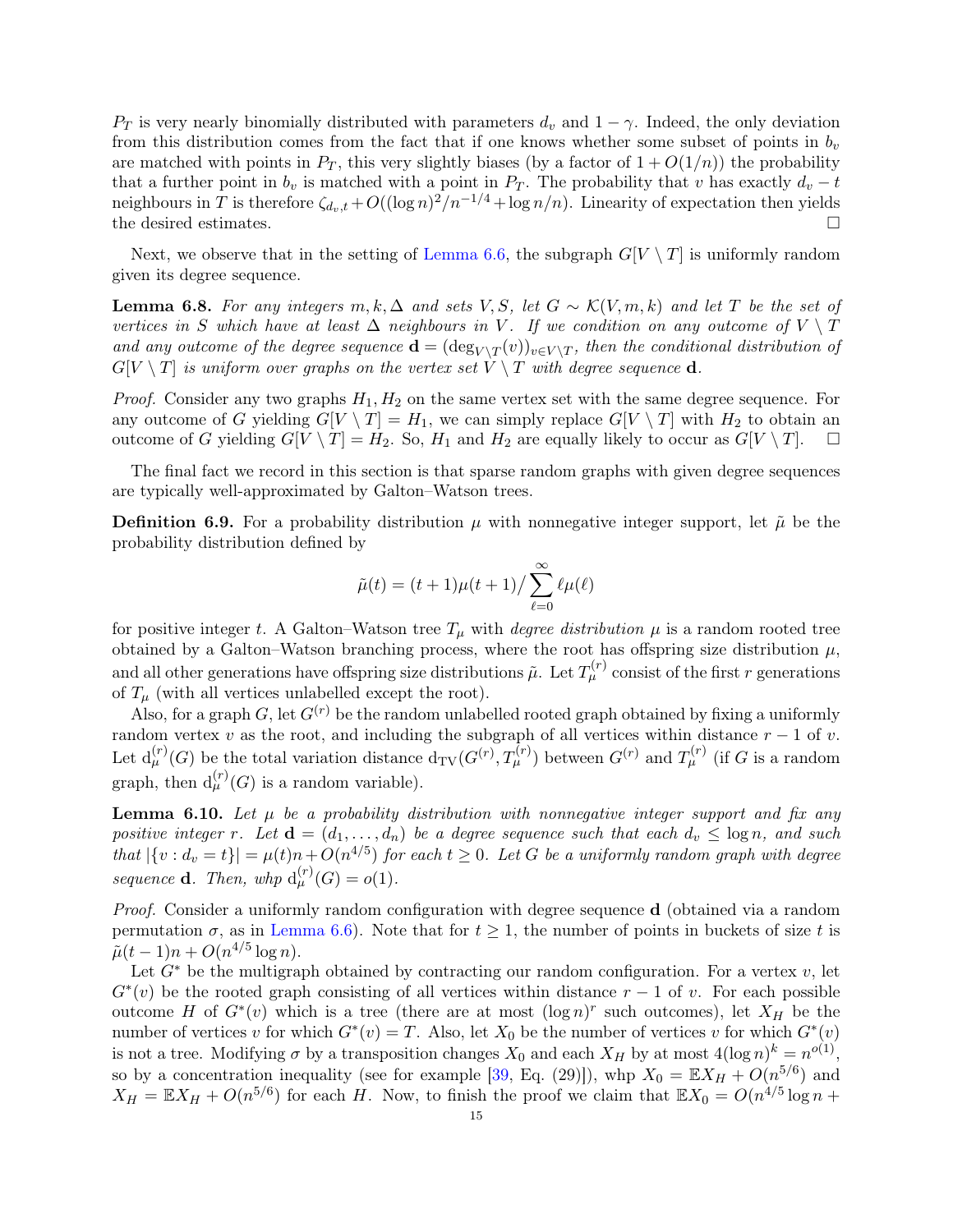<span id="page-15-3"></span> $(\log n)^r/n)$  and  $\mathbb{E} X_H = \Pr(T^{(r)}_\mu = H) + O(n^{4/5} \log n + (\log n)^r/n)$  for all H. This follows from a routine computation in the configuration model (choose a random vertex, and iteratively explore the neighbourhood of that vertex to a depth of r, at each step exposing a new matched pair in our random configuration).

#### 7. Initial rank estimate

In this section we apply the machinery of Bordenave, Lelarge and Salez [\[9\]](#page-23-17).

**Definition 7.1.** Say that a sequence of random graphs  $G_1, G_2, \ldots$  is  $\mu$ -convergent if, in the notation of [Definition 6.9,](#page-14-0) the sequence of random variables  $d_{\mu}^{(r)}(G_1), d_{\mu}^{(r)}(G_2), \ldots$  converges to zero in probability, for every fixed r. For a function  $f : \mathbb{Z}_{\geq 0} \to \mathbb{R}_{\geq 0}$  with  $\sum_{i=0}^{\infty} f(i) < \infty$ , let  $\varphi_f = [0,1] \to \mathbb{R}$ be the function  $\sum_{i=0}^{\infty} f(i)x^i$ , and let  $M_f: [0,1] \to \mathbb{R}_{\infty}$  be the function defined by

$$
M_f(x) = x\varphi'_f(1-x) + \varphi_f(1-x) + \varphi_f(1-\varphi'_f(1-x)/\varphi'_f(1)) - 1.
$$

<span id="page-15-2"></span>**Theorem 7.2** (See [\[9,](#page-23-17) Theorem 13 and Eq. (19)]). Let  $\mu$  be a probability distribution with nonnegative integer support and finite second moment, and let  $G_1, G_2, \ldots$  be a  $\mu$ -convergent sequence of graphs with adjacency matrices  $A_1, A_2, \ldots$  Then

$$
\limsup_{n \to \infty} \frac{1}{n} \mathbb{E}[\operatorname{corank} A_n] \le \max_{x \in [0,1]} M_{\mu}(x).
$$

Using [Theorem 7.2](#page-15-2) together with [Lemmas 6.4](#page-12-1) and [6.10,](#page-14-1) one can prove that if  $k \geq 3$  and  $|V|, m =$  $\Theta(n)$  then a random graph  $G \sim \mathcal{K}(V, m, k)$  has corank  $o(n)$  whp. We will need a variation on this fact, in which some high-degree vertices are first removed.

<span id="page-15-1"></span>**Lemma 7.3.** Fix  $k \geq 3$  and  $\varepsilon, \alpha, \Delta > 0$ , such that  $\alpha$  is sufficiently small with respect to  $\varepsilon$  and  $\Delta$ is sufficiently large with respect to  $\alpha$ . Consider sets  $S \subseteq V$  and an integer m such that  $|V| = \Theta(n)$ and  $\varepsilon n \leq m - k|V|/2 \leq n/\varepsilon$  and  $|S| = |\alpha|V|$ , and consider a random graph  $G \sim \mathcal{K}(V, m, k)$ . Let  $T = \{v \in S : \deg_G(v) \geq \Delta\}$  be the set of vertices in S with degree at least  $\Delta$ . Then, whp the corank of the adjacency matrix of  $G[V \setminus T]$  is at most  $|T|/8$ .

<span id="page-15-0"></span>Remark 7.4. Essentially all parts of our proof of [Theorem 1.1](#page-1-1) straighforwardly generalise to the setting where np slowly tends to infinity (we only need to consider the regime where say  $np \leq 2 \log n$ ; if np grows faster than this, then it is well-known that whp  $\text{core}_k(G) = G$  is nonsingular). The exception is [Lemma 7.3,](#page-15-1) since it is proved using [Theorem 7.2](#page-15-2) (which can only ever apply to sequences of graphs for which the number of edges is proportional to the number of vertices). It may be possible to quantify the methods of Bordenave, Lelarge and Salez, to obtain some version of [Theorem 7.2](#page-15-2) that applies when  $n = o(m)$ , but this is actually not necessary, due to various simplifications that can be made in the regime  $np \to \infty$ .

We (very) briefly sketch how to adapt and simplify our proof of [Theorem 1.1:](#page-1-1) if  $np \to \infty$  then typically there are only  $o(n)$  vertices outside of core<sub>k</sub>(G), and (by estimating the expected size of the kernel of the adjacency matrix of G, interpreted as a matrix over  $\mathbb{F}_2$ ; see [\[21\]](#page-23-28)), it is not difficult to show that corank  $G = o(n)$  whp. So, we can simply fix a set T of  $\beta n$  vertices, for some small  $\beta$ (without worrying about the set S). Since  $G[V \setminus T]$  is an Erdős–Rényi random graph on its vertex set, whp core $_k(G) - T$  has corank  $o(n)$ , and it is also easy to see that whp all but  $o(n)$  vertices in T have  $(1 - \beta + o(1))np \to \infty$  neighbours in core<sub>k</sub> $(G) - T$ .

There are various other minor changes that would have to be made in various parts of this paper to handle the case  $np \to \infty$  (for example, we would need a slightly more involved analysis for the unstructured kernel property than is currently in [Lemma 4.2\)](#page-7-1). However, since the analogue of [Theorem 1.1](#page-1-1) in the regime  $np \to \infty$  was recently proved by Glasgow [\[24\]](#page-23-6) (for  $k = 3$ , but the extension to all  $k \geq 3$  is immediate), we do not elaborate further on these changes.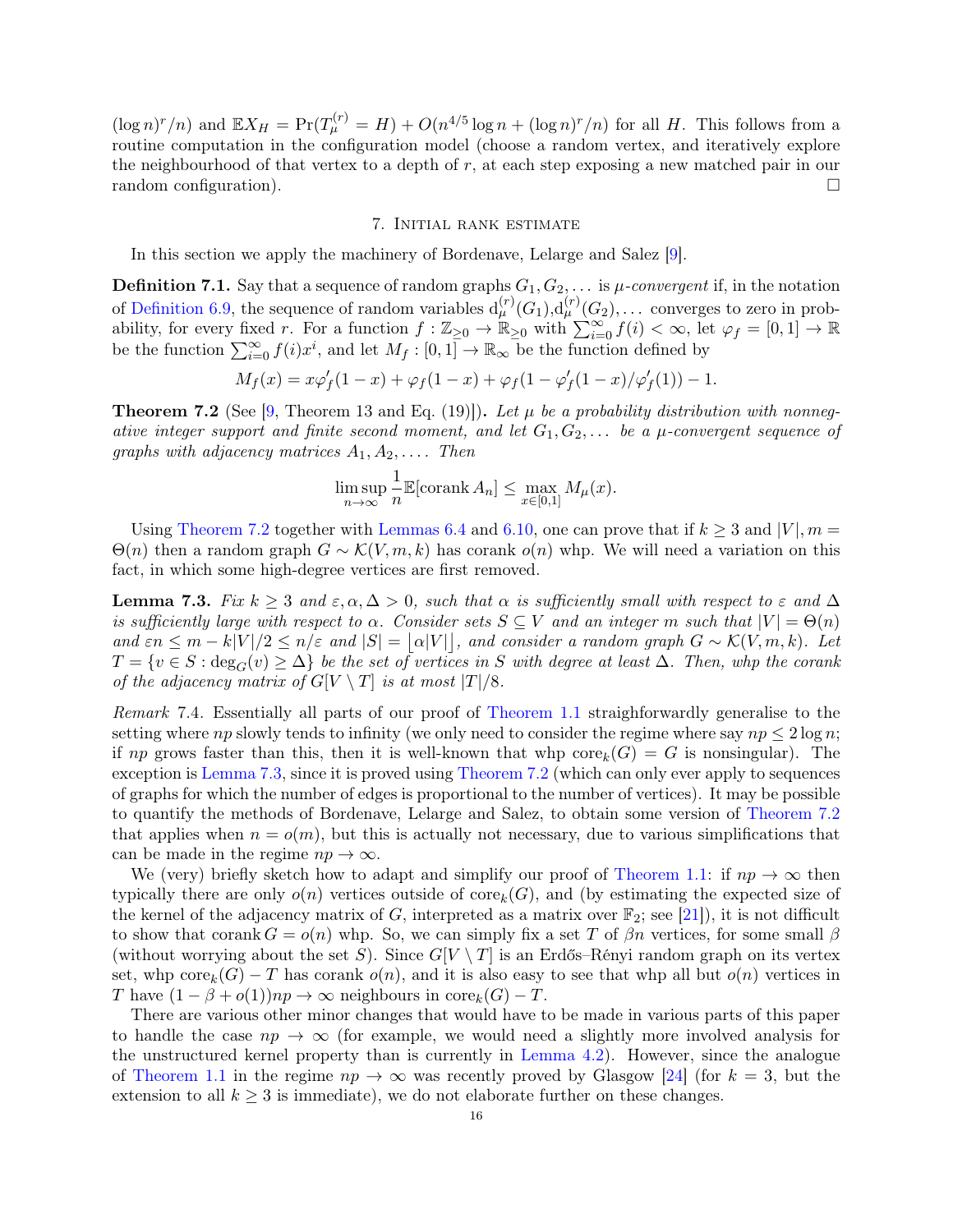<span id="page-16-2"></span>The proof of [Lemma 7.3](#page-15-1) basically amounts to analysis of the function  $M_{\mu}$ , for an appropriate distribution  $\mu$ . Indeed, we will be able to prove [Lemma 7.3](#page-15-1) via a very short deduction from the following lemma.

<span id="page-16-0"></span>**Lemma 7.5.** Fix  $\Delta \geq k \geq 3$  and  $0 < \varepsilon, \alpha < 1/2$ , such that  $\Delta$  is sufficiently large with respect to  $k, \varepsilon, \alpha$ . Suppose  $\varepsilon n \leq m - kn/2 \leq n/\varepsilon$ . For  $t \in \mathbb{Z}_{\geq 0}$ , let  $\mu(t) = (\delta_t + \delta'_t)/(1 - \beta)$ , in the notation of [Definition 6.5.](#page-12-6) Then  $\sup_{x \in [0,1]} M_\mu(x) \leq \beta/16$ .

*Proof of [Lemma 7.3](#page-15-1) given [Lemma 7.5.](#page-16-0)* First note that it suffices to consider the case where  $V =$  $\{1,\ldots,n\}$ . Also, note that  $\mu$  defines a probability distribution (one can directly compute that  $\sum_{t=0}^{\infty} \mu(t) = 1$ , or deduce this indirectly from [Lemma 6.6\)](#page-12-5). Let A be the adjacency matrix of  $G[V \setminus T]$ . By part (1) of [Lemma 6.6,](#page-12-5) we have  $|T| = \beta n + O(n^{3/4})$  whp. By part (2) of [Lemma 6.4](#page-12-1) and parts (2) and (3) of [Lemma 6.6,](#page-12-5) together with [Lemmas 6.8](#page-14-2) and [6.10,](#page-14-1) we see that  $G[V, T]$  is  $\mu$ -convergent, so  $\mathbb E$  corank  $A \leq (\beta/16)n + o(n)$ .

Now, we finish the proof by noting that corank  $A$  is tightly concentrated: indeed, if we condition on the degree sequence **d** of  $G[V \setminus T]$ , then [Lemma 6.8](#page-14-2) tells us that  $G[V \setminus T]$  is uniform over graphs with degree sequence **d**. Consider a random configuration with degree sequence **d**, defined in terms of a random permutation  $\sigma$  (as in the proof of [Lemma 6.6\)](#page-12-5), and let  $A^*$  be the adjacency matrix of the corresponding contracted multigraph. Then, modifying  $\sigma$  by a transposition changes at most 4 rows of A<sup>∗</sup> , so changes corank A<sup>∗</sup> by at most 4. Therefore, by a concentration inequality (see for example [\[39,](#page-24-14) Eq. (29)]), we have corank  $A^* = \mathbb{E}$  corank  $A^* + o(n)$  whp and therefore corank  $A =$ E corank  $A^* + o(n)$  whp, since  $G^*$  is simple with probability  $\Omega(1)$ . Since corank  $A^*$  always lies between 0 and n, it follows that  $\mathbb E$  corank  $A = \mathbb E$  corank  $A^* + o(n)$ , and therefore corank  $A \leq |T|/8$ whp.  $\square$ 

We will spend the rest of this section proving [Lemma 7.5.](#page-16-0)

*Proof of [Lemma 7.5.](#page-16-0)* First, recall the definitions of  $\lambda$ ,  $Z_k(\lambda)$ ,  $\gamma$  from [Definitions 6.3](#page-12-4) and [6.5,](#page-12-6) and define  $\nu: \mathbb{Z}_{\geq 0} \to \mathbb{R}_{\geq 0}$  by

$$
\nu(t) = \frac{(1-\gamma)^t \lambda^t}{(1-\beta)Z_k(\lambda)t!}((\mathbb{1}_{t\geq k} - \alpha \mathbb{1}_{t\geq \Delta}) + \gamma \lambda (\mathbb{1}_{t+1\geq k} - \alpha \mathbb{1}_{t+1\geq \Delta})).
$$

This does not define a probability distribution, but we do have  $\sum_{i=0}^{\infty} i^t \nu(i) < \infty$  for all  $t \in \mathbb{N}$ . The idea is that  $\nu$  is an approximation of  $\mu$  that is more tractable to analyse.

For any  $f: \mathbb{Z}_{\geq 0} \to \mathbb{R}_{\geq 0}$  satisfying  $\sum_{i=0}^{\infty} i^2 f(i) < \infty$  and  $f(0) = f(1) = 0$ , we can differentiate term-by-term to compute

$$
M_f'(0) = \frac{\varphi_f''(1)}{\varphi_f'(1)} \varphi_f'(0) = 0
$$

By [\[9,](#page-23-17) Theorem 13] and the remarks following, if  $\varphi''_f(x)$  is log-concave on [0, 1] then the global maximum of  $M_f$  over [0, 1] is the first local extremum, namely  $x = 0$ .

The remainder of the proof proceeds in two steps. In one step, we show that  $\varphi''_{\nu}(x)$  is log-concave, hence  $M_{\nu}(x) \leq M_{\nu}(0)$ . In the other step, we show that  $\nu$  and  $\mu$  are "close" in the sense that

<span id="page-16-1"></span>
$$
\sup_{x \in [0,1]} |M_{\mu}(x) - M_{\nu}(x)| \le \beta/32. \tag{7.1}
$$

Thus, for all  $x \in [0, 1]$ , it will follow that

$$
M_{\mu}(x) \le M_{\nu}(x) + \beta/32 \le M_{\nu}(0) + \beta/32 \le M_{\mu}(0) + \beta/16 = \beta/16
$$

as desired. Here we used the fact that  $M_{\mu}(0) = \varphi_{\mu}(1) - 1 = 0$ .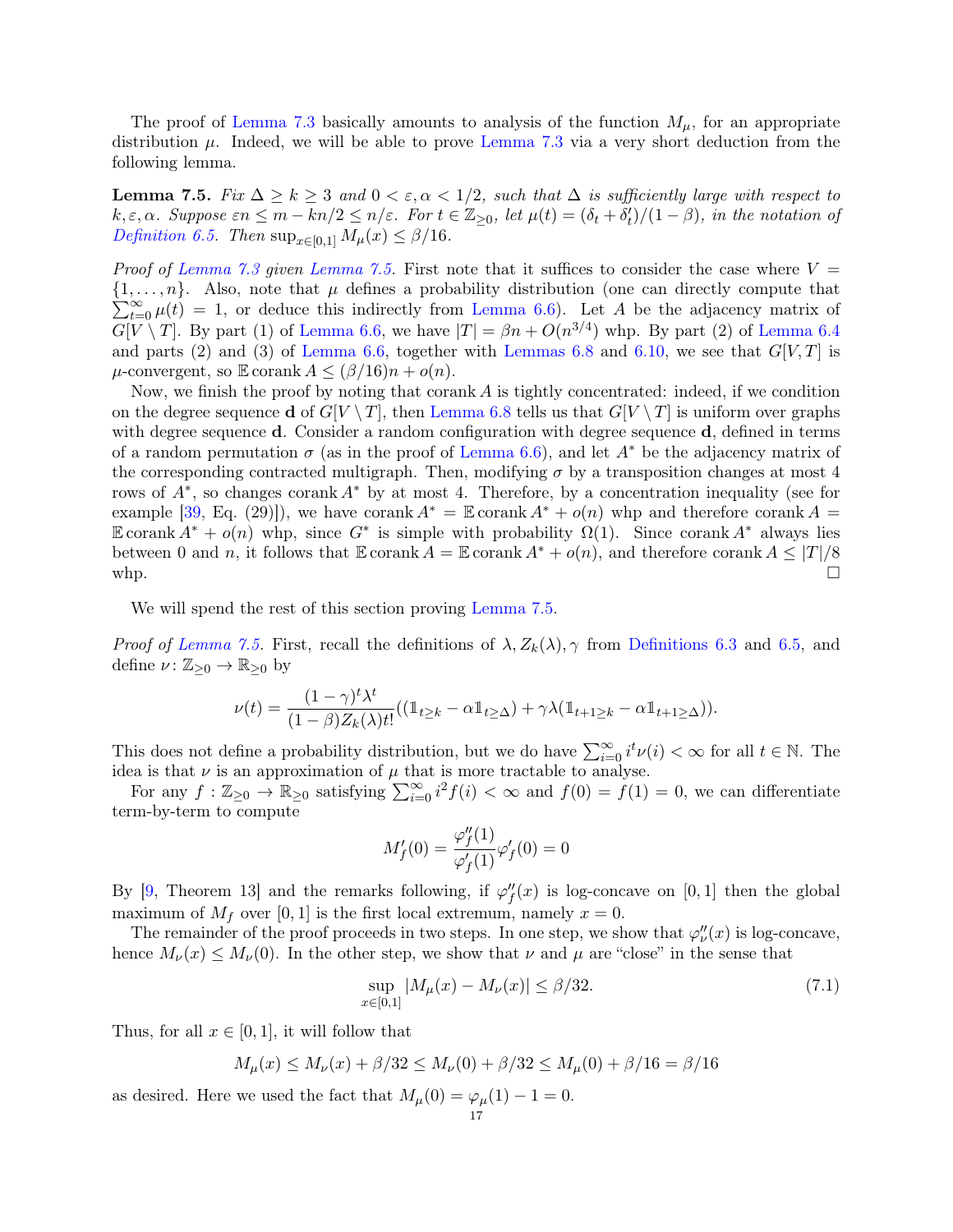<span id="page-17-0"></span>Step 1: Small difference. We first show [\(7.1\).](#page-16-1) Recall from [Definition 6.5](#page-12-6) that  $\zeta_{j,t}$  is the probability that a Binomial $(j, 1-\gamma)$  random variable is equal to  $t$  (so  $\zeta_{j,t} = 0$  if  $j < t$ ), write  $x \vee y = \max(x, y)$ , and observe that

$$
(1 - \beta)Z_k(\lambda)(\mu(t) - \nu(t)) = \left(\sum_{j=k\vee t}^{\infty} \frac{\lambda^j}{j!} \zeta_{j,t} - \alpha \sum_{j=\Delta\vee t}^{\infty} \frac{\lambda^j}{j!} \zeta_{j,t}\right) - \left((\mathbb{1}_{t\geq k} - \alpha \mathbb{1}_{t\geq \Delta})\zeta_{t,t} \frac{\lambda^t}{t!} + (\mathbb{1}_{t+1\geq k} - \alpha \mathbb{1}_{t+1\geq \Delta})\zeta_{t+1,t} \frac{\lambda^{t+1}}{(t+1)!}\right) = \sum_{j=k\vee (t+2)}^{\infty} \frac{\lambda^j}{j!} \zeta_{j,t} - \alpha \sum_{j=\Delta\vee (t+2)}^{\infty} \frac{\lambda^j}{j!} \zeta_{j,t}.
$$

Hence, using the assumption  $\Delta \geq k$ , we have

$$
|(1-\beta)Z_k(\lambda)(\mu(t)-\nu(t))|\leq \sum_{j=k\vee(t+2)}^{\infty}\frac{\lambda^j}{j!}\zeta_{j,t}=\sum_{j=k\vee(t+2)}^{\infty}\frac{\lambda^j}{t!(j-t)!}(1-\gamma)^t\gamma^{j-t}\leq \frac{2e^{\lambda}\lambda^t\gamma^2}{t!}.
$$

For the rest of the proof we use asymptotic notation, letting  $\Delta \to \infty$  while  $\varepsilon, k, \alpha$  are fixed (so  $\beta, \gamma =$ o(1) and  $\lambda = O(1)$ . In asymptotic notation, we have just shown that  $|\mu(t) - \nu(t)| = O(\gamma^2 \lambda^t / t!)$ , and therefore  $|\varphi_{\mu}(x) - \varphi_{\nu}(x)|, |\varphi'_{\mu}(x) - \varphi'_{\nu}(x)| \le O(\gamma^2)$  for all  $x \in [0, 1]$ . Also, note that  $\mu(t) \le e^{\lambda} \lambda^t / t!$ , so  $\varphi'_\mu(x) = O(1)$  for all  $x \in [0, 1]$ , and  $\varphi'_\mu(1) \ge \mu(k) = \Omega(1)$ . So, we have

$$
\varphi_{\mu}\left(1-\frac{\varphi'_{\mu}(1-x)}{\varphi'_{\mu}(1)}\right)-\varphi_{\nu}\left(1-\frac{\varphi'_{\nu}(1-x)}{\varphi'_{\nu}(1)}\right)=O(\gamma^2)+O\left(\frac{\varphi'_{\mu}(1-x)}{\varphi'_{\mu}(1)}-\frac{\varphi'_{\nu}(1-x)}{\varphi'_{\nu}(1)}\right)=O(\gamma^2)
$$

for each  $x \in [0,1]$ . Recalling that  $M_f(x) = x\varphi'_f(1-x) + \varphi_f(1-x) + \varphi_f(1-\varphi'_f(1-x)/\varphi'_f(1)) - 1$ , it follows that  $\sup_{x\in[0,1]}|M_\mu(x)-M_\nu(x)|=O(\gamma^2)$ . Finally, we claim that  $\gamma^2=o(\beta)$ , which would imply that if  $\Delta$  is sufficiently large in terms of the other parameters, then [\(7.1\)](#page-16-1) holds. To see this, we observe that  $\gamma = O(\mathbb{E}[X \mathbb{1}_{X \geq \Delta}])$  and  $\beta = \Omega(\mathbb{E}[\mathbb{1}_{X \geq \Delta}])$ , for  $X \sim \text{Poisson}(\lambda)$ , and  $\mathbb{E}[X \mathbb{1}_{X \geq \Delta}] \leq (\mathbb{E}X^4)^{1/4}(\mathbb{E}[\mathbb{1}_{X \geq \Delta}])^{3/4} = O((\mathbb{E}[\mathbb{1}_{X \geq \Delta}])^{3/4})$  by Hölder's inequality.

**Step 2: Log-concavity.** Next we show the desired log-concavity of  $\varphi_{\nu}''(x)$ , for  $x \in [0,1]$ . By rescaling  $\nu$  and x, we see that it suffices to show  $\phi''$  is log-concave in the interval  $x \in [0, (1 - \gamma)\lambda],$ where  $\phi : [0, 1] \to \mathbb{R}$  is defined by

$$
\phi(x) = \sum_{t=k-1}^{\infty} \frac{x^t}{t!} \left( \left( \mathbb{1}_{t \geq k} - \alpha \mathbb{1}_{t \geq \Delta} \right) + \gamma \lambda (\mathbb{1}_{t+1 \geq k} - \alpha \mathbb{1}_{t+1 \geq \Delta}) \right).
$$

Now, it is well-known (see for example  $[4,$  Lemma 3]) that if a nonnegative function h is logconcave on an interval [a, b], then its antiderivative  $x \mapsto \int_a^x h(y) dy$  is also log-concave on that same interval. Since  $k \geq 3$ , it therefore suffices to show that the k-fold derivative  $f = \phi^{(k-1)}$  is log-concave on the interval  $[0,(1-\gamma)\lambda]$ . We claim that in fact it suffices to prove that  $g = f + 1$  is log-concave on this interval. Indeed, first observe that  $f$  is convex (e.g., by differentiating term-byterm). If we could show that  $g = f + 1$  were log-concave on  $[0, (1 - \gamma)\lambda]$ , it would follow that for any  $x, y \in [0, (1 - \gamma)\lambda],$ 

$$
f(x)f(y) = (1 + f(x))(1 + f(y)) - f(x) - f(y) - 1
$$
  
\n
$$
\leq \left(1 + f\left(\frac{x+y}{2}\right)\right)^2 - 2f\left(\frac{x+y}{2}\right) - 1 = f\left(\frac{x+y}{2}\right)^2
$$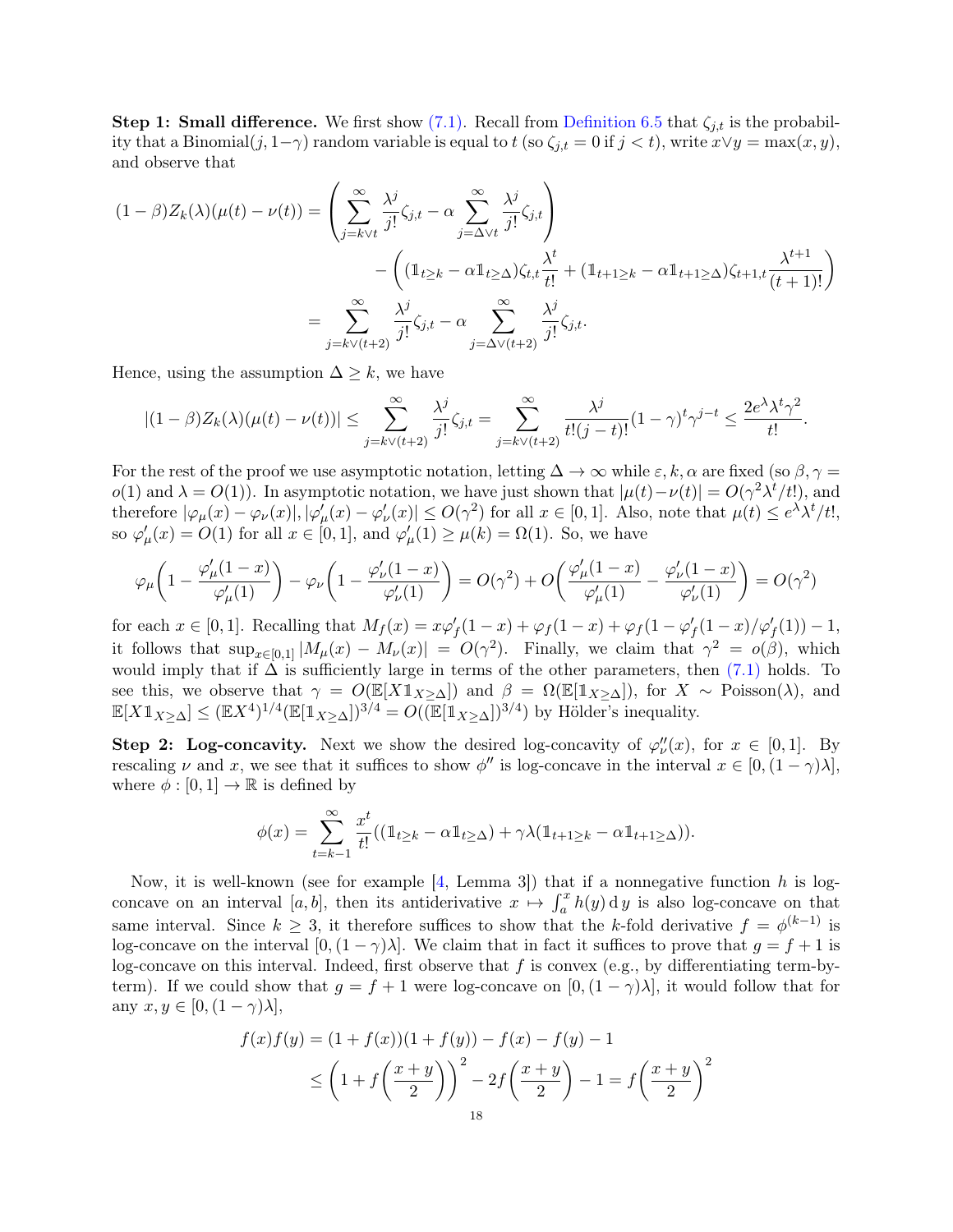implying that f itself is log-concave on  $[0,(1-\gamma)\lambda]$ , as desired. So, we study the function g, which we may write as

$$
g(x) = (1+\gamma\lambda)\sum_{t=0}^{\Delta-k-1}\frac{x^t}{t!} + (1+\gamma\lambda(1-\alpha))\frac{x^{\Delta-k}}{(\Delta-k)!} + (1+\gamma\lambda)(1-\alpha)\sum_{t=\Delta-k+1}^{\infty}\frac{x^t}{t!}.
$$

Let  $h(x) = e^x - g(x)/(1 + \gamma \lambda)$ , so

$$
h(x) = \frac{\alpha \gamma \lambda}{1 + \gamma \lambda} \cdot \frac{x^{\Delta - k}}{(\Delta - k)!} + \alpha \sum_{t = \Delta - k + 1}^{\infty} \frac{x^t}{t!}.
$$

We have

$$
\frac{d^2}{dx^2} \log \left( \frac{g(x)}{1+\gamma \lambda} \right) = \frac{(e^x - h(x))(e^x - h''(x)) - (e^x - h'(x))^2}{(e^x - h(x))^2}
$$

$$
= -\frac{e^x (h(x) + h''(x) - 2h'(x)) + (h'(x)^2 - h(x)h''(x))}{(e^x - h(x))^2}.
$$

Furthermore, for sufficiently large  $\Delta$  we have  $h(x) - 2h'(x) + h''(x) \ge 0$  for  $x \in [0, (1 - \gamma)\lambda]$ . To see this, observe that  $h(x)$  has a nonzero coefficient of  $x^t$  only when  $t \geq \Delta - k + 1$ , and note that see this, observe that  $h(x)$  has a honzero coefficient of x only when  $t \ge$ <br> $x^t - 2tx^{t-1} + t(t-1)x^{t-2} = x^{t-2}(x^2 - tx + t(t-1)) \ge 0$  when  $x \le t - \sqrt{2}$ t. Thus, it suffices to show that  $h(x)h''(x) \leq h'(x)^2$ ; that is, it suffices to show that h is log-concave on  $[0,(1-\gamma)\lambda]$ . We will show that in fact  $h$  is log-concave everywhere.

To this end, it suffices to show that the  $(\Delta - k)$ -fold derivative  $r = h^{(\Delta - k)}$  is log-concave. We write

$$
r(x) = \frac{\alpha \gamma \lambda}{1 + \gamma \lambda} + \alpha \sum_{t=1}^{\infty} \frac{x^t}{t!}
$$

and now we can use the same trick as before:  $r$  is convex, so we finish the proof by observing that the function  $r + \alpha/(1 + \gamma \lambda)$ , which is precisely the exponential function  $x \mapsto e^x$ , is log-concave.  $\Box$ 

#### 8. Extracting high-degree vertices with random neighbourhoods

In the last section we showed that if we take a random graph  $G \sim \mathcal{K}(V, m, k)$  and remove a set of high-degree vertices T, then the result  $G[V \setminus T]$  typically has small corank. As sketched in [Section 2,](#page-3-0) the next step is to add back the high-degree vertices, and show that they "boost" the corank to zero. Unfortunately, after deleting the high-degree vertices we are not yet in a position to apply the rank-boosting lemmas in [Section 5,](#page-10-2) mainly because  $G[V \setminus T]$  does not satisfy the unstructured kernel property defined in [Section 4](#page-7-4) (in the language of [Lemma 4.2,](#page-7-1)  $G[V \setminus T]$  is not "good"). So, we need to strategically add back a few of the vertices in  $T$  (but we need to be careful to do so in such a way that we retain useful randomness). Say that a pair of vertices  $(u, v)$  in a (multi)graph is r-joined if  $u \neq v$  and there is a path of length at most r between u and v, or if  $u = v$  and there is a cycle of length at most r containing  $u = v$ .

<span id="page-18-0"></span>**Lemma 8.1.** Fix  $\Delta \geq k \geq 3$  and  $\varepsilon, \alpha > 0$ , such that  $\Delta$  is sufficiently large with respect to  $\varepsilon, \alpha$ . Consider sets  $S \subseteq V$  and an integer m such that  $|V| = \Theta(n)$  and  $\varepsilon n \leq m - k|V|/2 \leq n/\varepsilon$  and  $|S| = |\alpha|V||$ , and consider a random graph  $G \sim \mathcal{K}(V, m, k)$ .

- Let  $T = \{v \in S : \deg_G(v) \geq \Delta\}.$
- Let  $B_{\text{bias}} \subseteq V \setminus T$  be the set of vertices which either have  $\deg_{V \setminus T}(v) < k$  or are within distance 2 of such a vertex (in  $G[V \setminus T]$ ).
- Let T<sub>bad</sub> be the set of vertices appearing in a pair  $(u, v) \in T^2$  which is 6-joined in  $G[T \cup B_{bias}]$ .
- Let  $E = V \setminus (B_{bias} \cup S)$ .
- Let  $T_{\text{low}} = \{v \in T : \text{deg}_E(v)$ √ ∆}.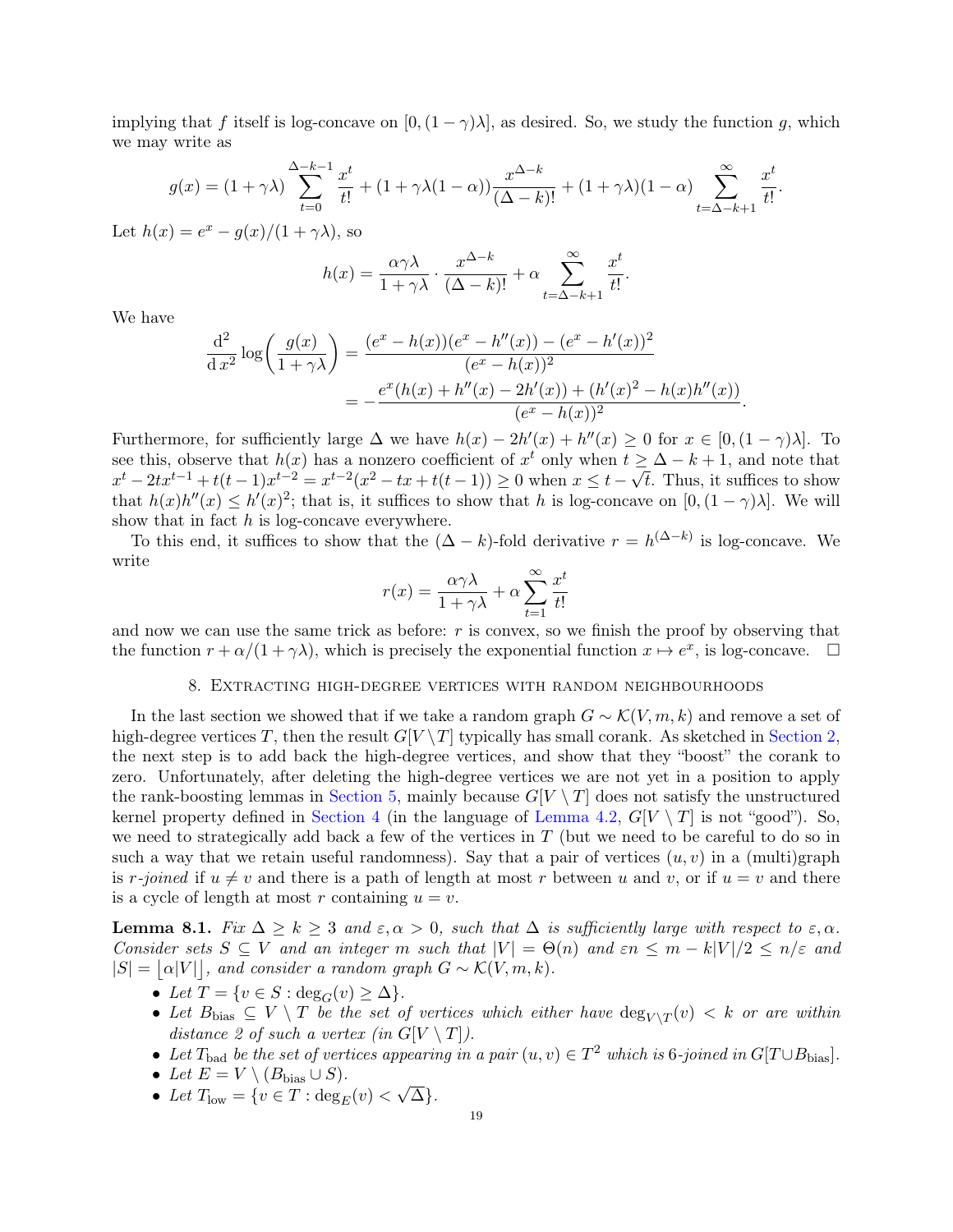• Let  $T' = T \setminus (T_{bad} \cup T_{low}).$ 

Then, the following hold.

- (1) For every superset  $U \supseteq V \setminus T'$ , the graph  $G[U]$  has minimum degree at least 2 and has no pair of degree-2 vertices within distance 4 of each other.
- (2) Every vertex  $v \in T'$  has  $\deg_E(v) \geq \sqrt{\Delta}$ .
- (3) Whp  $|T'| \ge 7|T|/8$ .
- (4) Suppose we reveal the sets  $T', E$ , and reveal the status of every edge in G not between  $T'$  and E, and reveal the degree sequence  $(\deg_E(v))_{v \in T'}$ . Then, conditionally, for each  $v \in T'$ , the neighbourhood  $N_E(v)$  is a uniformly random subset of  $\deg_E(v)$  vertices of E, and all such neighbourhoods are jointly independent.

Some of the parts of [Lemma 8.1](#page-18-0) are straightforward. In particular, (2) is immediate by the definitions of  $T_{\text{low}}$  and  $T'$ . Part (1) is essentially true by definition as well.

*Proof of [Lemma 8.1\(](#page-18-0)1).* Consider  $U \supseteq V \setminus T'$ . First, note that  $T_{bad} \subseteq U$ , so the vertices in  $U \cap T$ have all of their (at least  $\Delta \geq k \geq 3$ ) neighbours inside U. So, the only vertices that could possibly have degree less than 3 are the vertices in  $V \setminus T$ .

Now, since  $k \geq 3$ , if a vertex  $v \in V \setminus T$  has degree at most 2 in  $G[U]$ , then  $v \in B_{\text{bias}}$ . Such a v has exactly one neighbour  $x_v$  in  $T \setminus U$  (if it had more than one neighbour in T, all of those neighbours would be in  $T_{bad} \subseteq U$ , so in fact this is only possible if  $k = 3$  and  $\deg_{V \setminus T}(v) = 2$ .

Finally, for two degree-2 vertices u, v, each having unique neighbours  $x_u, x_v$  in  $T \setminus U$ , there cannot be a path of length at most 4 between  $u, v$  in  $G[U]$ . Indeed, all the vertices of this path would be in B<sub>bias</sub>, which would imply a path of length at most 6 between  $x_u, x_v \in T \setminus T_{bad}$  (or a cycle of length at most 6 involving  $x_u = x_v$ ) in  $G[T \cup B_{bias}]$ .

For (4), we proceed in essentially the same way as [Lemmas 6.1](#page-12-2) and [6.8.](#page-14-2)

*Proof of [Lemma 8.1\(](#page-18-0)4).* Let  $G[T', E]$  be the bipartite graph of edges between T' and E. Let  $H_1, H_2$ be bipartite graphs with the same bipartition  $X \cup Y$ , such that every vertex in X has the same degree in  $H_1$  as it does in  $H_2$ . Then, for any outcome of G such that  $G[T', E] = H_1$ , we can swap  $G[T', E]$  with  $H_2$  to obtain an outcome of G such that  $G[T', E] = H_2$ . So,  $H_1$  and  $H_2$  are equally likely to occur as  $G[T', E]$ . (It is important that this swap can never change the sets E or T', and can never cause the degree of any vertex to drop below k.)

The most involved of the four parts of [Lemma 8.1](#page-18-0) is  $(3)$ , for which we perform some calculations in the configuration model. The calculations are similar to the ones in [Lemmas 6.6](#page-12-5) and [6.10,](#page-14-1) so we will be brief with the details.

*Proof of [Lemma 8.1\(](#page-18-0)3).* Let  $\mathbf{d} = (d_1, \ldots, d_n)$  be the degree sequence of G, so as in the proof of [Lemma 6.6,](#page-12-5) by [Lemma 6.4](#page-12-1) and a concentration inequality, the following properties hold whp. (Recall [Definitions 6.3](#page-12-4) and [6.5\)](#page-12-6).

- $T = \beta n + o(n)$ .
- Each  $d_v \leq \log n$ .
- For all t, there are  $\rho_t n + O(n^{3/4})$  vertices  $v \in V$  with  $d_v = t$ .
- For all  $t \geq k$ , there are  $(1 \alpha)\rho_t n + O(n^{3/4})$  vertices  $v \in V \setminus S$  with  $d_v = t$ .
- For all  $t \geq \Delta$ , there are  $\alpha \rho_t n + O(n^{3/4})$  vertices  $v \in T$  with  $d_v = t$ .

Condition on an outcome of **d** satisfying the above properties. Now,  $G$  is a uniformly random graph with degree sequence **d**, which we may study with the configuration model. So, consider a uniformly random configuration with degree sequence **d**, defined in terms of a random permutation  $\sigma$ . Let  $G^*$ be the resulting contracted multigraph. We may interpret the random sets  $B_{bias}$ ,  $T_{bad}$ ,  $E$ ,  $T_{low}$ ,  $T'$ as being defined with respect to  $G^*$ .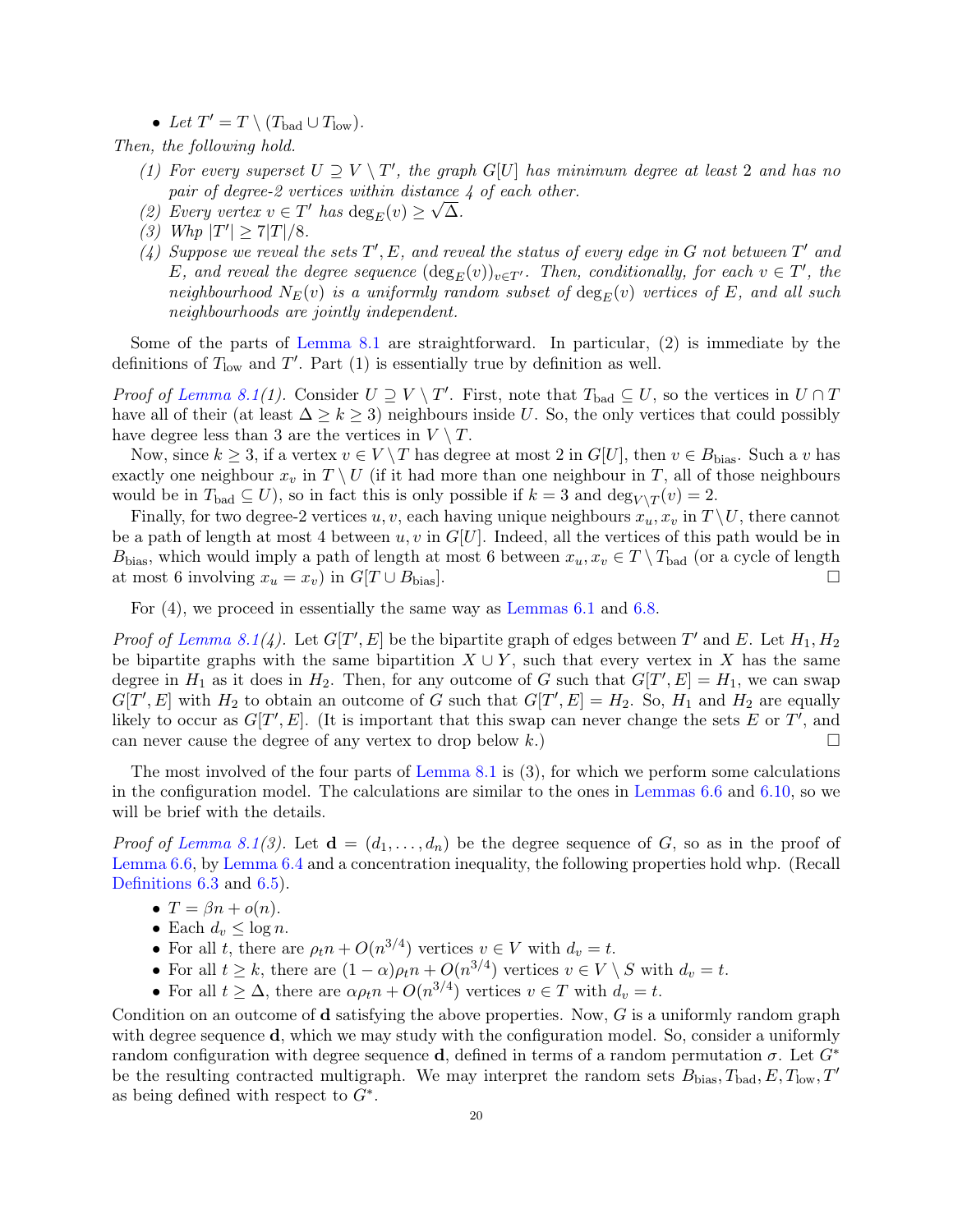Define  $B_{\text{safe}}$  to be the set of vertices v in  $G^*[V \setminus S]$  for which  $d_v = k + 1$  and  $\deg_{V \setminus S}(v) = k$ , and for which all vertices w within distance 2 of v in  $G^*[V \setminus S]$  have  $d_w = \text{deg}_{V \setminus S} = k$ . Note that  $E \supseteq B_{\text{safe}}$ . Let X be the number of vertices in T with fewer than  $\sqrt{\Delta}$  neighbours in  $B_{\text{safe}}$ , and let Y be the number of paths of length at most 6 (in  $G^*$ ) between an ordered pair of vertices  $(u, v) \in T^2$ (where we count a cycle of length greater than zero as a path, in the case  $u = v$ ). It suffices to show that  $X, Y \leq (\beta/16)n$  whp. By a concentration inequality for random permutations, we have  $X = \mathbb{E}X + o(n)$  and  $Y = \mathbb{E}Y + o(n)$  whp, so it actually suffices to show that  $\mathbb{E}X, \mathbb{E}Y \leq (\beta/20)n$ .

First, we consider Y. For any sequence  $t_1, \ldots, t_{r-1}$  (with  $r \leq 6$ ) there are

$$
(2m\gamma + O(n^{3/4}\log n))^2 \prod_{i=1}^{r-1} t_i(t_i - 1)(\rho_{t_i} n + O(n^{3/4}))
$$

ways to choose a sequence of distinct points  $u, x_1, y_1, \ldots, x_{r-1}, y_{r-1}, v$ , such that  $u, v$  are each in a bucket corresponding to a vertex in T, and for each i, the points  $x_i, y_i$  are in a common bucket corresponding to a vertex v with  $d_v = t_i$ . The probability any given sequence of r disjoint pairs are chosen in our random configuration is  $(2m-1)^{-1}(2m-3)^{-1} \dots (2m-2r+1)^{-1} = (1+o(1))(2m)^{-r}$ . It follows that

$$
\mathbb{E}Y \leq \sum_{r=1}^{6} (2m\gamma + o(n))^2 \left( \sum_{t=k}^{\log n} t(t-1)\rho_t n + O(n^{3/4}(\log n)^2) \right)^{r-1} \frac{1 + o(1)}{(2m)^r}
$$
  

$$
\leq \gamma^2 n \sum_{r=1}^{6} 2^{2-r} \varepsilon^{-|2-r|} \left( \sum_{t=k}^{\infty} t(t-1)\rho_t \right)^{r-1} + o(n).
$$

Recalling the interpretation of  $\rho_t$  as a probability mass of a truncated Poisson distribution, we have  $\sum_{t=1}^{\infty}$  $\sum_{t=k}^{\infty} t(t-1)\rho_t \leq \lambda^2/Z(\lambda)$  (in particular, the sum is convergent and does not depend on  $\Delta$ ). Also, recall from the proof of [Lemma 7.5](#page-16-0) that  $\gamma^2/\beta$  can be made arbitrarily small by taking sufficiently large  $\Delta$  (holding  $\varepsilon, \alpha, k$  constant). So for large  $\Delta$  we have  $\mathbb{E}Y \leq (\beta/20)n$ , as desired.

It remains to consider X. Consider any vertex  $v \in T$ , and let  $b_v$  be a set of  $\Delta$  points in the bucket corresponding to v. Let  $Q_v$  be the set of points in  $b_v$  which are matched to a point corresponding to a vertex in  $B_{\text{safe}}$  in our random configuration. Note that  $x \in Q_v$  if and only if x is matched with a point corresponding to a degree- $(k + 1)$  vertex in  $V \setminus S$ , and the entire 2-neighbourhood of that vertex consists of vertices in  $V \setminus S$  which have degree k. There are at least  $(1-\alpha)\delta_k n + o(n)$  vertices  $v \in V \setminus S$  with  $d_v = k$ , and at least  $(1 - \alpha)\delta_{k+1}n + o(n)$  vertices  $v \in V \setminus S$  with  $d_v = k + 1$ , and in total our configuration model has  $2m \leq n/\varepsilon$  points. So, for each  $x \in b_v$ , we have

$$
\Pr(x \in Q_v) \ge (\varepsilon(1-\alpha)\delta_{k+1})(\varepsilon(1-\alpha)\delta_k)^{k^3} + o(1).
$$

Let  $p = (\varepsilon(1-\alpha)\rho_{k+1})(\varepsilon(1-\alpha)\rho_k)^{k^3}/2$ ; crucially, this quantity does not depend on  $\Delta$ . Note that the events  $x \in Q_v$ , for  $x \in b_v$ , are very nearly independent (we only need to inspect  $O(1)$  points to determine whether  $x \in Q_v$ , and there are only  $\Delta$  points in  $b_v$ ), so  $|Q_v|$  stochastically dominates the binomial distribution with parameters  $\Delta$  and p. By a Chernoff bound, the probability that the binomial distribution with parameters  $\Delta$  and p. By a Chernoff bound, the probability that  $|Q_v| \leq \sqrt{\Delta}$  (i.e., that v has fewer than  $\sqrt{\Delta}$  neighbours in  $B_{\text{safe}}$ ) is at most  $e^{-p\Delta/8} \leq 1/21$  for large  $\Delta$ . It follows that  $\mathbb{E}X \leq (\beta/20)n$ , as desired.

### 9. Finishing the proof

In this section we combine all the ingredients collected so far and prove [Theorem 1.1.](#page-1-1) As part of this proof, we will need the following simple observation.

Proof of [Theorem 1.1.](#page-1-1) For a small constant  $\varepsilon > 0$ , let  $\mathcal{E}_{\text{large}}$  be the event that  $\text{core}_k(G)$  has at least  $\varepsilon n$  vertices, at least  $k|\text{core}_k(G)|/2 + \varepsilon^2 n$  edges, and at most  $n/\varepsilon$  edges (i.e., it has linear size,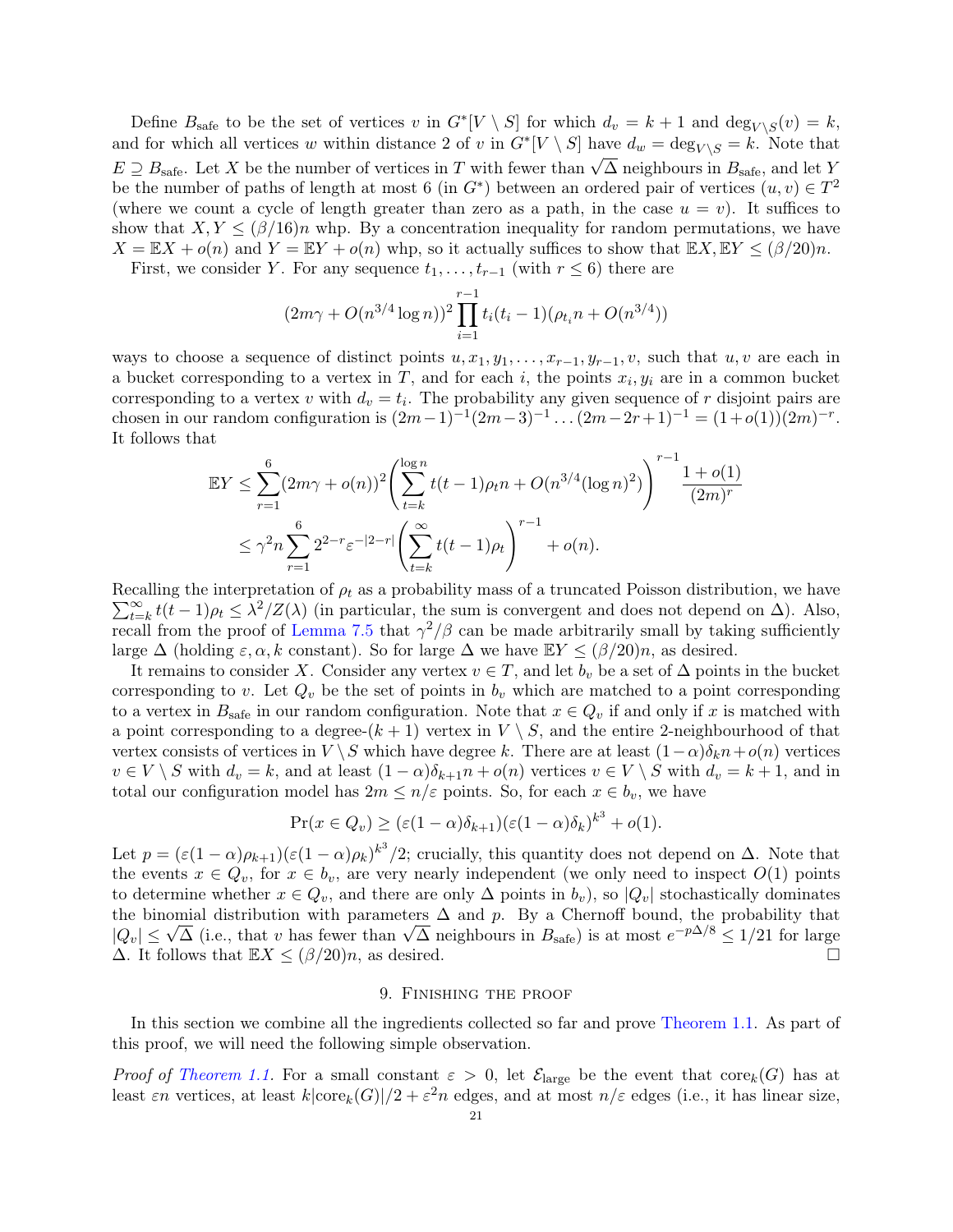<span id="page-21-2"></span>bounded average degree, and linearly many vertices have degree strictly greater than  $k$ ). It follows from the work of Pittel, Spencer and Wormald [\[43\]](#page-24-2) that if  $\varepsilon = \varepsilon_k > 0$  is a small enough constant, then whp either  $\text{core}_k(G) = \emptyset$  or  $\mathcal{E}_{\text{large}}$  holds (see for example [\[27\]](#page-23-30) for explicit theorem statements which imply this claim).

For a small constant  $\theta' > 0$ , let  $\mathcal{E}_{odd}$  be the event that  $\text{core}_k(G)$  has at least  $\theta' n$  odd-degree vertices. If we condition on an outcome of the numbers of vertices and edges in  $\text{core}_k(G)$  such that  $\mathcal{E}_{\text{large}}$  holds, then [Lemma 6.4](#page-12-1) tells us that for sufficiently small  $\theta' > 0$ , the event  $\mathcal{E}_{\text{odd}}$  holds whp (considering vertices of degree k or  $k + 1$ , depending on the parity of k).

Let  $\theta = \theta'/2$ , and for a small constant  $\eta > 0$ , let  $\mathcal{E}_{UKP}$  be the event that the conclusion of [Lemma 4.2](#page-7-1) holds (so if  $\eta$  is sufficiently small,  $\mathcal{E}_{\text{UKP}}$  holds whp). For the convenience of the reader we recall that in the statement of [Lemma 4.2](#page-7-1) we defined an induced subgraph of  $G$  to be good if it has minimum degree at least 2, every pair of degree-2 vertices are at distance at least 4, there are fewer than  $(\eta/4)n$  vertices within distance 7 of a degree-2 vertex, and there are at least  $\theta n$ odd-degree vertices. The conclusion of [Lemma 4.2](#page-7-1) was that every good induced subgraph of G satisfies the unstructured kernel property  $UKP(2, \eta/3, \eta)$ .

For a small constant  $\alpha > 0$ , let  $\mathcal{E}_{\text{expand}}$  be the event that for every set S of  $\alpha n$  vertices, there are at most  $\min(\theta'/2, \eta/4)$  vertices within distance 8 of a vertex in S. If  $\alpha$  is sufficiently small, then  $\mathcal{E}_{\text{expand}}$  holds whp (for example, one can iterate [Lemma 4.5\)](#page-7-2).

Let S be the event that  $\text{core}_k(G)$  is singular, and fix  $\Delta \in \mathbb{N}$  (which we view as a constant for the purpose of "whp" statements and asymptotic notation). It now suffices to show that

<span id="page-21-1"></span>
$$
\Pr(\mathcal{S} \cap \mathcal{E}_{UKP} \cap \mathcal{E}_{odd} \cap \mathcal{E}_{expand} \cap \mathcal{E}_{large}) \le f(\Delta) + o(1),\tag{9.1}
$$

where f is some function satisfying  $\lim_{\Delta\to\infty} f(\Delta) = 0$ . Indeed, recalling that the empty  $0\times 0$  matrix is nonsingular, it will follow from the above considerations that  $Pr(S) \le f(\Delta) + o(1)$  and therefore  $\limsup_{n\to\infty} \Pr(S) \le f(\Delta)$ . Since this is true for all  $\Delta$ , and  $f(\Delta) \to 0$  as  $\Delta \to \infty$ , the desired result will follow.

Let V be the vertex set of  $\text{core}_k(G)$ , and let m be the number of edges in  $\text{core}_k(G)$ . Condition on outcomes of V, m satisfying  $\mathcal{E}_{\text{large}}$ . By [Lemma 6.1,](#page-12-2)  $\text{core}_k(G)$  is now a uniformly random graph on the vertex set V with m edges and minimum degree at least k. That is to say,  $\text{core}_k(G) \sim \mathcal{K}(V, m, k)$ .

Fix a subset  $S \subseteq V$  of  $|\alpha|V||$  vertices. As in the statement of [Lemma 7.3,](#page-15-1) let T be the set of vertices in S which have at least  $\Delta$  neighbours in V, and let  $T' \subseteq T$  be the set defined in [Lemma 8.1.](#page-18-0) Let A be the adjacency matrix of  $G[V \setminus T]$ , and let A' be the adjacency matrix of  $G[V \setminus T']$ . By [Lemma 7.3,](#page-15-1) whp corank  $A \leq |T|/8$ , and by [Lemma 8.1\(](#page-18-0)3), whp  $|T'| \geq 7|T|/8$ . It follows that in fact whp

<span id="page-21-0"></span>
$$
\text{corank } A' \le |T|/8 + |T|/8 \le |T'|/2. \tag{9.2}
$$

With  $E$  as defined in [Lemma 8.1,](#page-18-0) condition on all information except the edges between  $E$  and T'. Moreover condition on the degree of every vertex in T' into E. Let  $\mathcal{I} = (V, m, \tilde{G}, (\deg_E v)_{v \in T'})$ encode the information revealed so far, where  $\tilde{G}$  is the graph consisting of all edges of G not between  $T'$  and E. Assume that  $(9.2)$  holds.

and E. Assume that (9.2) notes.<br>By [Lemma 8.1\(](#page-18-0)2), every vertex in T' has at least  $\sqrt{\Delta}$  neighbours in E, and by Lemma 8.1(4), these neighbours are uniformly random. Now, let  $t = |T'|$ , and enumerate the vertices in  $T'$  as  $v_1, \ldots, v_t$ . Let  $T_i = \{v_{i+1}, \ldots, v_t\}$ , and write  $A_i$  for the adjacency matrix of  $G[V \setminus T_i]$ . Also, write  $\mathcal{E}_{\text{UKP}}^{i}$  for the event that  $A_i$  satisfies UKP(2,  $\eta/3$ ,  $\eta$ ). We also define a sequence of random variables  $X_0, \ldots, X_t$  as follows.

$$
X_i = \begin{cases} \n\text{corank } A_i & \text{if } \mathcal{E}_{\text{UKP}}^0, \dots, \mathcal{E}_{\text{UKP}}^i \text{ all hold} \\ \n0 & \text{otherwise.} \n\end{cases}
$$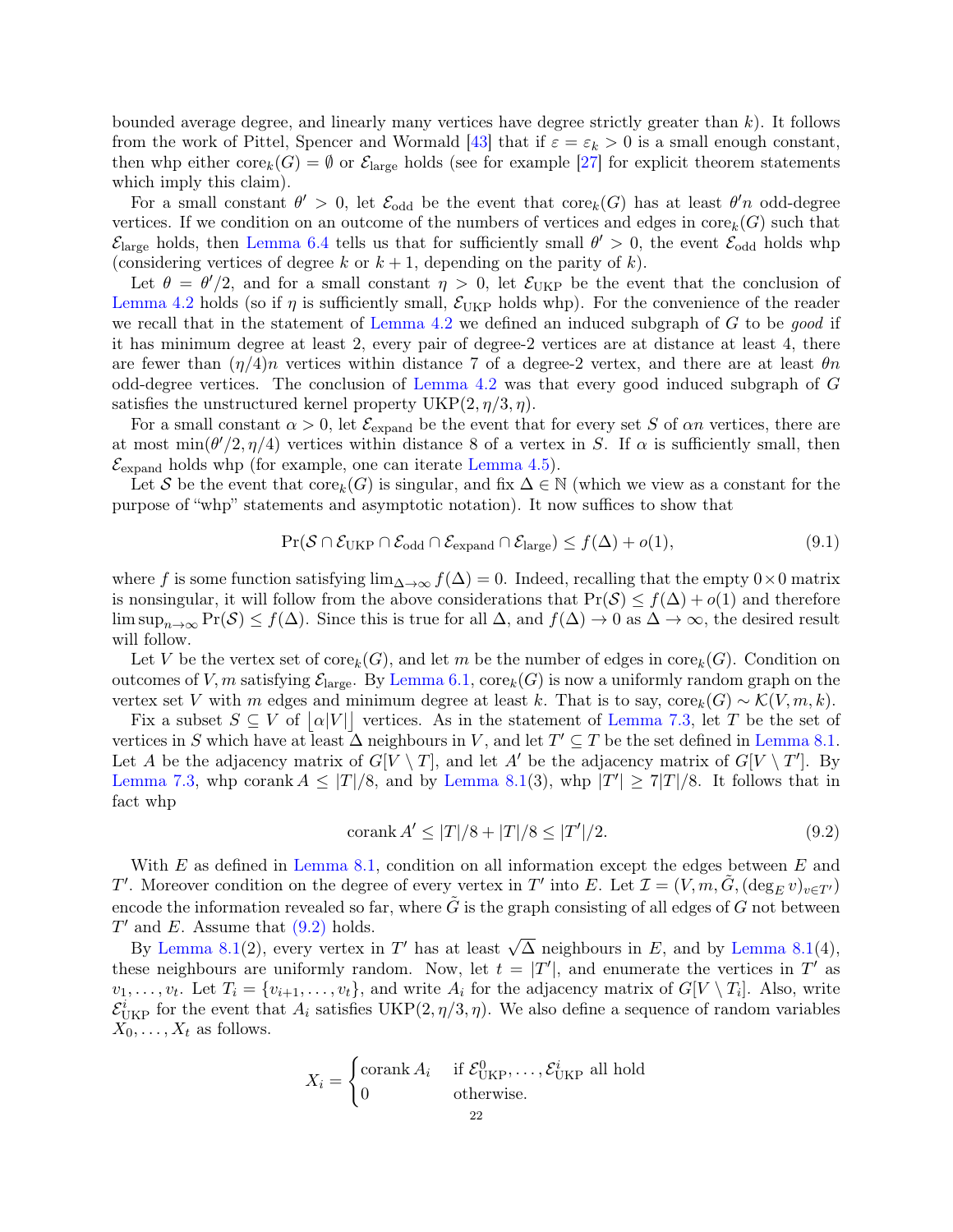<span id="page-22-2"></span>Note that each  $X_i$  is determined by  $G[V \setminus T_i]$ . By [Lemma 5.1,](#page-10-0)

$$
\Pr(X_t \ge \max(X_{t-1}, 1) \mid X_1, \dots, X_{t-1}, \mathcal{I}) \le \frac{(\log \Delta^{1/2})^C}{\Delta^{1/4}}
$$

for an absolute constant C. Let  $f(\Delta) = 11(\log \Delta)^C \Delta^{-1/4}$ , so by [\(9.2\)](#page-21-0) and [Lemma 5.2,](#page-11-0) we have  $Pr(X_t = 0 | \mathcal{I}) \geq 1 - f(\Delta)$  for sufficiently large *n*.

Now we claim that if  $\mathcal{E}_{\text{UKP}} \cap \mathcal{E}_{\text{odd}} \cap \mathcal{E}_{\text{expand}}$  holds then corank  $A_i = X_i$  for all i (so if additionally  $X_t = 0$  then  $\text{core}_k(G)$  is nonsingular). Indeed, for each  $G[V \setminus T_i]$ , first  $\mathcal{E}_{\text{odd}} \cap \mathcal{E}_{\text{expand}}$  implies that there are at least  $\theta' n - (\theta' n/2) = \theta n$  odd-degree vertices, then  $\mathcal{E}_{\text{expand}}$  implies that there are fewer than  $(\eta/4)n$  vertices within distance 7 of a degree-2 vertex (since each degree-2 vertex has a neighbour in S with respect to  $G$ , and then [Lemma 8.1\(](#page-18-0)1) implies that the minimum degree is at least 2 and there is no pair of degree-2 vertices within distance 4 of each other. That is to say, each  $G[V \setminus T_i]$  is good, so  $\mathcal{E}_{UKP}$  implies that each  $\mathcal{E}_{UKP}^i$  holds, so corank  $A_i = X_i$  for all i, as claimed.

Now we are ready to conclude the proof. For all  $\mathcal I$  such that  $V, m$  satisfy  $\mathcal E_{\text{large}}$  and such that [\(9.2\)](#page-21-0) holds, we have

 $Pr(\mathcal{S} \cap \mathcal{E}_{UKP} \cap \mathcal{E}_{odd} \cap \mathcal{E}_{expand} | \mathcal{I}) \leq Pr(\mathcal{S} \cap \text{corank } A_t = X_t | \mathcal{I}) \leq Pr(X_t = 0 | \mathcal{I}) \leq f(\Delta).$ 

Using the law of total probability and the fact that  $(9.2)$  holds (uniformly) whp conditional on any V, m satisfying  $\mathcal{E}_{\text{large}}$ , we find

$$
\Pr(\mathcal{S} \cap \mathcal{E}_{UKP} \cap \mathcal{E}_{odd} \cap \mathcal{E}_{expand} | V, m) \le f(\Delta) + o(1).
$$

Finally, [\(9.1\)](#page-21-1) follows from the law of total probability applied over pairs  $V, m$  satisfying  $\mathcal{E}_{\text{large}}$ . As discussed, this concludes the proof.

<span id="page-22-1"></span>Remark 9.1. The reason that our proof of [Theorem 1.1](#page-1-1) does not provide an effective probability bound is that we must take  $\Delta \to \infty$  sufficiently slowly in terms of the (ineffective) convergence in [Theorem 7.2.](#page-15-2) Apart from the ineffective  $f(\Delta)$  probability bound, all relevant events can be shown to hold with probability  $1 - n^{-\Omega(1)}$ .

We now briefly sketch how to modify the proof in order to obtain a probability bound of the form  $1 - (\log \log n)^{O(1)} / \sqrt{\log n}$ . Instead of extracting vertices of degree at least  $\Delta$ , for some  $\Delta$  that is slowly taken to infinity, we separately extract vertices with degree between  $\Delta$  and  $\log n/(\log \log n)^2$ (call these "medium-degree vertices"), and vertices with degree at least  $\log n/(\log \log n)^2$  (call these "high-degree vertices"), for some large constant  $\Delta$ . One can show that there are very likely to be at least (say)  $n^{4/5}$  high-degree vertices.

Now, let  $T'$  be the set of medium and high degree vertices (after being "cleaned up" in a similar way to [Lemma 8.1\)](#page-18-0). Add these vertices back to  $G[V \setminus T']$  one-by-one, starting with the mediumdegree vertices. If we do not take  $\Delta \to \infty$  then it is no longer true that after adding back the medium-degree vertices we end up with corank zero whp, but if  $\Delta$  is a sufficiently large constant it is still possible to show that the corank is very likely at most (say)  $n^{1/3}$ . Then, adding back the high-degree vertices boosts the corank all the way to zero, with probability  $1 - (\log \log n)^{O(1)} / \sqrt{\log n}$  $\overline{\log n}$ .

Of course, this modification does not avoid ineffectivity entirely. Indeed, one can show that after adding the medium-degree vertices, the corank is at most  $n^{1/3}$  with probability at least say  $1-1/n$ , for sufficiently large n, but the cutoff for "sufficiently large" is an absolute constant depending on the (ineffective) convergence in [Theorem 7.2.](#page-15-2) It may be possible to quantify the methods used by Bordenave, Lelarge and Salez [\[9\]](#page-23-17) to prove [Theorem 7.2,](#page-15-2) and thereby obtain completely effective probability bounds, but we have not attempted to do so.

### **REFERENCES**

<span id="page-22-0"></span>[1] L. Addario-Berry and L. Eslava, Hitting time theorems for random matrices, Combin. Probab. Comput. 23 (2014), no. 5, 635–669. [1](#page-0-1)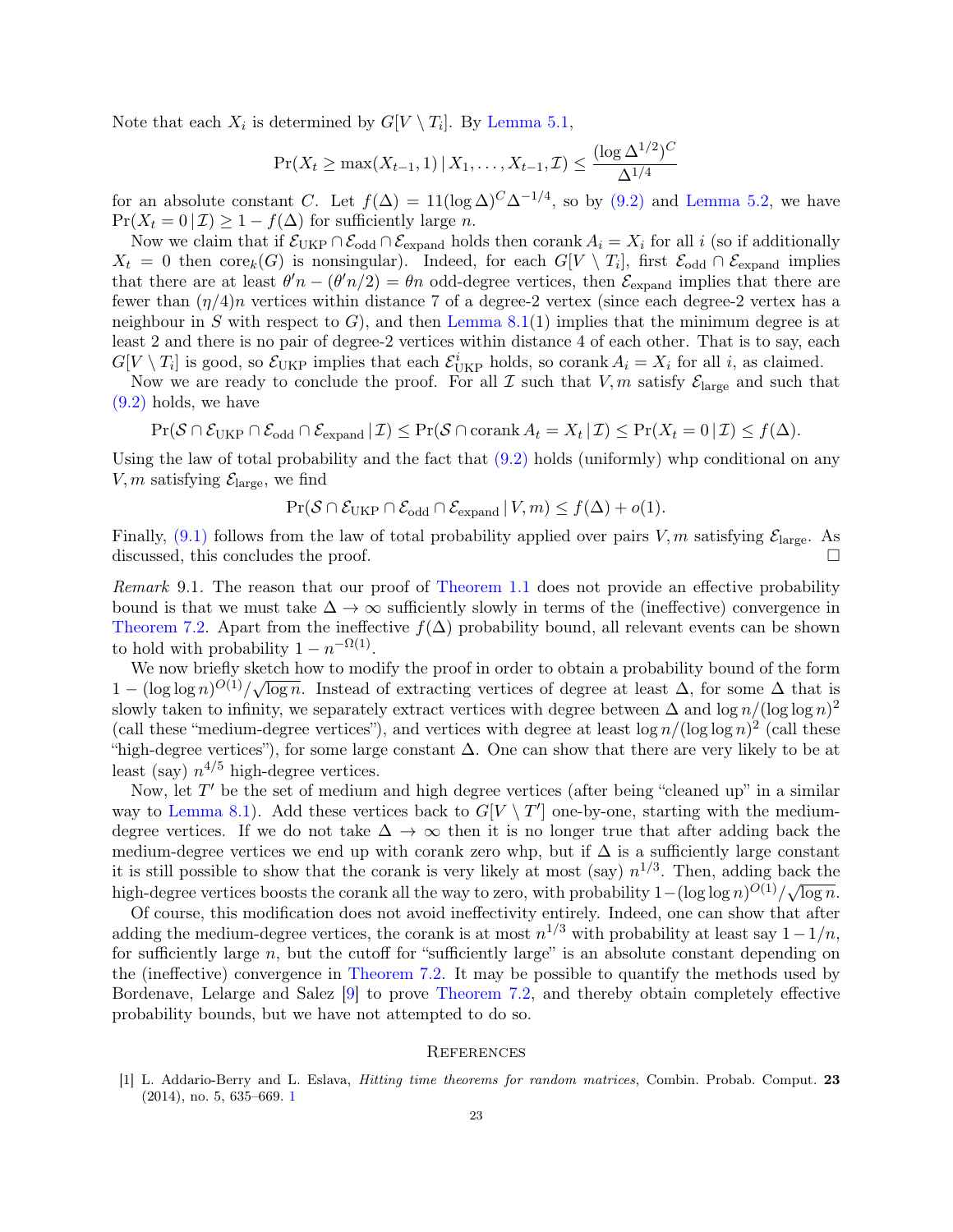- <span id="page-23-22"></span>[2] D. Aldous and J. M. Steele, The objective method: probabilistic combinatorial optimization and local weak convergence, Probability on discrete structures, Encyclopaedia Math. Sci., vol. 110, Springer, Berlin, 2004, pp. 1–72. [4](#page-3-1)
- <span id="page-23-23"></span>[3] A. Backhausz and B. Szegedy, On the almost eigenvectors of random regular graphs, Ann. Probab. 47 (2019), no. 3, 1677–1725. [5](#page-4-0)
- <span id="page-23-29"></span>[4] M. Bagnoli and T. Bergstrom, *Log-concave probability and its applications*, Economic theory **26** (2005), no. 2, 445–469. [18](#page-17-0)
- <span id="page-23-4"></span>[5] A. Basak and M. Rudelson, Sharp transition of the invertibility of the adjacency matrices of sparse random graphs, arXiv:1809.08454. [1](#page-0-1)
- <span id="page-23-21"></span>[6] I. Benjamini and O. Schramm, Recurrence of distributional limits of finite planar graphs, Electron. J. Probab. 6 (2001), no. 23, 13. [4](#page-3-1)
- <span id="page-23-20"></span>[7] T. Bohman and A. Frieze, Karp-Sipser on random graphs with a fixed degree sequence, Combin. Probab. Comput. **20** (2011), no. 5, 721–7[4](#page-3-1)1.  $4$
- <span id="page-23-8"></span>[8] B. Bollobás, The evolution of sparse graphs, Graph theory and combinatorics (Cambridge, 1983), Academic Press, London, 1984, pp. 35–57. [2](#page-1-3)
- <span id="page-23-17"></span>[9] C. Bordenave, M. Lelarge, and J. Salez, The rank of diluted random graphs, Ann. Probab. 39 (2011), no. 3, 1097–1121. [3,](#page-2-1) [4,](#page-3-1) [16,](#page-15-3) [17,](#page-16-2) [23](#page-22-2)
- <span id="page-23-9"></span>[10] J. Cain and N. Wormald, Encores on cores, Electron. J. Combin. 13 (2006), no. 1, Research Paper 81, 13. [2,](#page-1-3) [4,](#page-3-1) [13](#page-12-7)
- <span id="page-23-18"></span>[11] A. Coja-Oghlan, A. A. Ergür, P. Gao, S. Hetterich, and M. Rolvien, The rank of sparse random matrices, Proceedings of the 2020 ACM-SIAM Symposium on Discrete Algorithms, SIAM, Philadelphia, PA, 2020, pp. 579– 591. [3](#page-2-1)
- <span id="page-23-19"></span>[12] A. Coja-Oghlan and P. Gao, The rank of random matrices over finite fields, arXiv:1810.07390. [3](#page-2-1)
- <span id="page-23-27"></span>[13] N. Cook, The circular law for random regular digraphs, Ann. Inst. Henri Poincaré Probab. Stat. 55 (2019), no. 4, 2111–2167. [8](#page-7-5)
- <span id="page-23-16"></span>[14] N. A. Cook, On the singularity of adjacency matrices for random regular digraphs, Probab. Theory Related Fields 167 (2017), no. 1-2, 143–200. [3,](#page-2-1) [8](#page-7-5)
- <span id="page-23-10"></span>[15] C. Cooper, The cores of random hypergraphs with a given degree sequence, Random Structures Algorithms 25 (2004), no. 4, 353–375. [2](#page-1-3)
- <span id="page-23-2"></span>[16] K. P. Costello, T. Tao, and V. Vu, Random symmetric matrices are almost surely nonsingular, Duke Math. J. 135 (2006), no. 2, 395–413. [1,](#page-0-1) [5,](#page-4-0) [6,](#page-5-3) [11](#page-10-3)
- <span id="page-23-5"></span>[17] K. P. Costello and V. Vu, On the rank of random sparse matrices, Combin. Probab. Comput. 19 (2010), no. 3, 321–342. [2](#page-1-3)
- <span id="page-23-3"></span>[18] K. P. Costello and V. H. Vu, The rank of random graphs, Random Structures Algorithms 33 (2008), no. 3, 269–285. [1](#page-0-1)
- <span id="page-23-11"></span>[19] R. W. R. Darling and J. R. Norris, Differential equation approximations for Markov chains, Probab. Surv. 5 (2008), 37–79. [2](#page-1-3)
- <span id="page-23-7"></span>[20] P. DeMichele, M. Glasgow, and A. Moreira, Distances to the span of sparse random matrices, with applications to gradient coding, arXiv:2105.11718. [2](#page-1-3)
- <span id="page-23-28"></span>[21] A. Ferber, Singularity of random symmetric matrices – simple proof, arXiv:2006.07439. [16](#page-15-3)
- <span id="page-23-24"></span>[22] A. Ferber, M. Kwan, and L. Sauermann, Singularity of sparse random matrices: simple proofs, arXiv:1807.06465. [6](#page-5-3)
- <span id="page-23-12"></span>[23] D. Fernholz and V. Ramachandran, The giant k-core of a random graph with a specified degree sequence, manu-script, [2](#page-1-3)003. 2
- <span id="page-23-6"></span>[24] M. Glasgow, Invertibility of the 3-core of Erdős Rényi graphs with growing degree, arXiv:2106.00963. [2,](#page-1-3) [16](#page-15-3)
- <span id="page-23-15"></span>[25] J. Huang, Invertibility of adjacency matrices for random d-regular graphs, arXiv:1807.06465. [3,](#page-2-1) [4,](#page-3-1) [5](#page-4-0)
- <span id="page-23-13"></span>[26] S. Janson and M. J. Luczak, A simple solution to the k-core problem, Random Structures Algorithms 30 (2007), no. 1-2, 50–62. [2](#page-1-3)
- <span id="page-23-30"></span>[27] S. Janson and M. J. Luczak, Asymptotic normality of the k-core in random graphs, Ann. Appl. Probab. 18 (2008), no. 3, 1085–1137. [22](#page-21-2)
- <span id="page-23-26"></span>[28] S. Janson, T. Łuczak, and A. Rucinski, Random graphs, Wiley-Interscience Series in Discrete Mathematics and Optimization, Wiley-Interscience, New York, 2000. [7,](#page-6-1) [14](#page-13-0)
- <span id="page-23-25"></span>[29] D. M. Kane, The correct exponent for the Gotsman-Linial conjecture, Comput. Complexity 23 (2014), no. 2, 151–175. [6](#page-5-3)
- <span id="page-23-14"></span>[30] J. H. Kim, *Poisson cloning model for random graphs*, International Congress of Mathematicians. Vol. III, Eur. Math. Soc., Zürich, 2006, pp. 873–897. [2](#page-1-3)
- <span id="page-23-0"></span>[3[1](#page-0-1)] J. Komlós, On the determinant of  $(0, 1)$  matrices, Studia Sci. Math. Hungar. 2 (1967), 7–21. 1
- <span id="page-23-1"></span>[32] J. Komlós, On the determinant of random matrices, Studia Sci. Math. Hungar. 3 ([1](#page-0-1)968), 387–399. 1